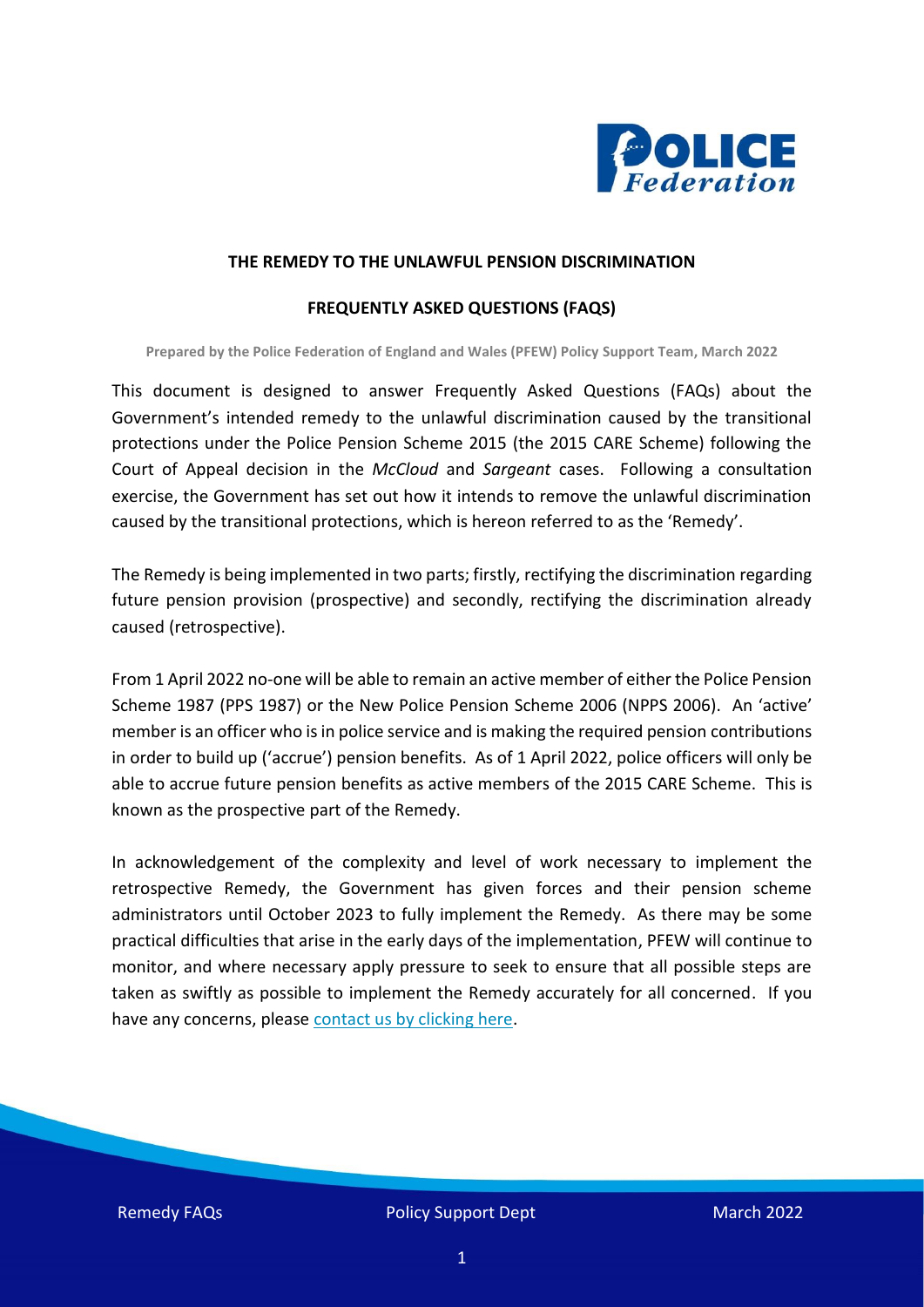These FAQs are not exhaustive and represent PFEW's best understanding of how the Remedy will work as at the date of issue. PFEW will, with the help of its advisors, continue to engage with Government to represent the interests of its members as the details of the Remedy emerge and develop. However, it should be noted that the Government is not required to negotiate on the Remedy, only to consult, and it is not obliged to accept any recommendations, requests or advisory comments that it may receive during such consultations.

PFEW cannot give members advice about their individual financial circumstances, including pensions. However, the 2015 CARE Scheme delivers a good package of benefits that is better than that provided by other public sector schemes (and the vast majority of schemes in the private sector). It is extremely unlikely that members will be able to attain the same level of benefits provided for by the 2015 CARE Scheme for the same cost to them. Any officer who is considering opting out should carefully consider the fact that they would be losing out on a number of valuable benefits (please refer to section [6.1\)](#page-33-0), and **PFEW very strongly recommend taking appropriate independent financial advice before making a decision to opt out**.

For further information on the 2015 CARE scheme please refer to the [member's guide.](https://www.gov.uk/government/publications/the-police-pensions-scheme-2015-members-guide)

Members should not make any decisions on the basis of information contained within this document without first seeking confirmation of the details of the impact of the changes on their personal circumstances from their force pensions administrator and/or their own financial advisor.

**Alex Duncan National Secretary Police Federation of England and Wales**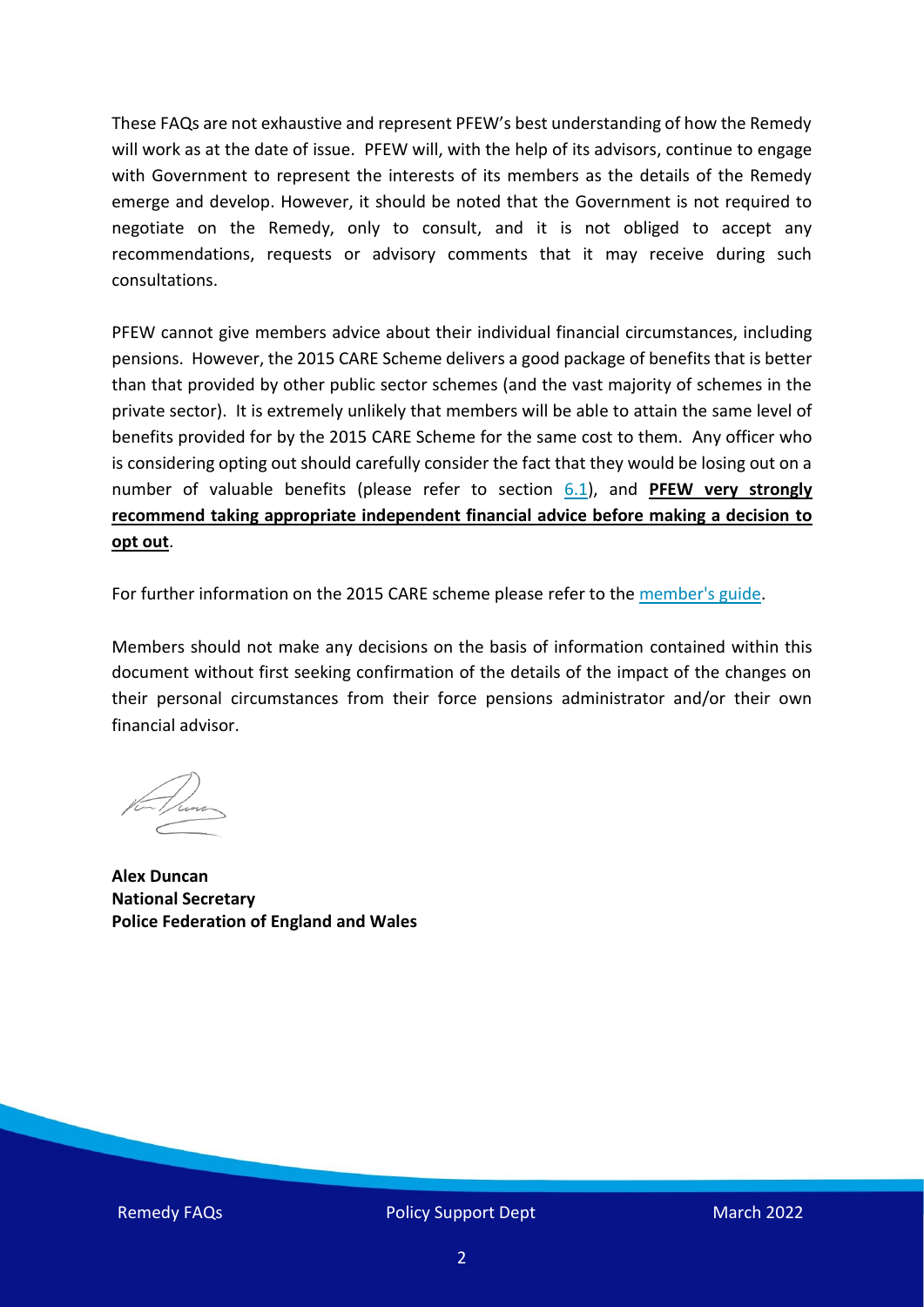# **Contents**

| 1.                                                                                                                                                                                                                                                                                                                                                                                                                                                                                                                                                                                                                                                                                                                               |      |                                                                                          |
|----------------------------------------------------------------------------------------------------------------------------------------------------------------------------------------------------------------------------------------------------------------------------------------------------------------------------------------------------------------------------------------------------------------------------------------------------------------------------------------------------------------------------------------------------------------------------------------------------------------------------------------------------------------------------------------------------------------------------------|------|------------------------------------------------------------------------------------------|
|                                                                                                                                                                                                                                                                                                                                                                                                                                                                                                                                                                                                                                                                                                                                  | 1.1. |                                                                                          |
|                                                                                                                                                                                                                                                                                                                                                                                                                                                                                                                                                                                                                                                                                                                                  | 1.2. | What happened after the introduction of the 2015 CARE Scheme?7                           |
|                                                                                                                                                                                                                                                                                                                                                                                                                                                                                                                                                                                                                                                                                                                                  | 1.3. |                                                                                          |
|                                                                                                                                                                                                                                                                                                                                                                                                                                                                                                                                                                                                                                                                                                                                  | 1.4. |                                                                                          |
| 2.                                                                                                                                                                                                                                                                                                                                                                                                                                                                                                                                                                                                                                                                                                                               |      |                                                                                          |
|                                                                                                                                                                                                                                                                                                                                                                                                                                                                                                                                                                                                                                                                                                                                  | 2.1. |                                                                                          |
|                                                                                                                                                                                                                                                                                                                                                                                                                                                                                                                                                                                                                                                                                                                                  | 2.2. |                                                                                          |
|                                                                                                                                                                                                                                                                                                                                                                                                                                                                                                                                                                                                                                                                                                                                  | 2.3. |                                                                                          |
|                                                                                                                                                                                                                                                                                                                                                                                                                                                                                                                                                                                                                                                                                                                                  | 2.4. | What adjustments to my police pension will be necessary?10                               |
|                                                                                                                                                                                                                                                                                                                                                                                                                                                                                                                                                                                                                                                                                                                                  | 2.5. | Will interest be applied where member contributions are adjusted? 12                     |
| 3.                                                                                                                                                                                                                                                                                                                                                                                                                                                                                                                                                                                                                                                                                                                               |      |                                                                                          |
|                                                                                                                                                                                                                                                                                                                                                                                                                                                                                                                                                                                                                                                                                                                                  | 3.1. | Why am I being given a choice of benefits for the Remedy Period?13                       |
|                                                                                                                                                                                                                                                                                                                                                                                                                                                                                                                                                                                                                                                                                                                                  | 3.2. |                                                                                          |
| 3.3.<br>on 1 April 2012. I thought my pension was protected until retirement, so I planned to<br>continue in service and membership of PPS 1987 after my Normal Pension Age (NPA) and<br>up until my Compulsory Retirement Age (CRA) in order to maximise my accrual of my<br>pension under PPS 1987. Why am I being forced to cease being a member of PPS 1987 at<br>I am fully protected under PPS 1987 or NPPS 2006, but some of my service is part-<br>3.4.<br>time. I thought I was protected until retirement and intended to continue in service and<br>membership past 31 March 2022 to maximise my pensionable service in my Legacy<br>Scheme. Why am I now being forced to cease being a member of my Legacy Scheme at |      | I joined PPS 1987 at a later age but qualified for 'full protection' as I was 45 or over |
|                                                                                                                                                                                                                                                                                                                                                                                                                                                                                                                                                                                                                                                                                                                                  |      |                                                                                          |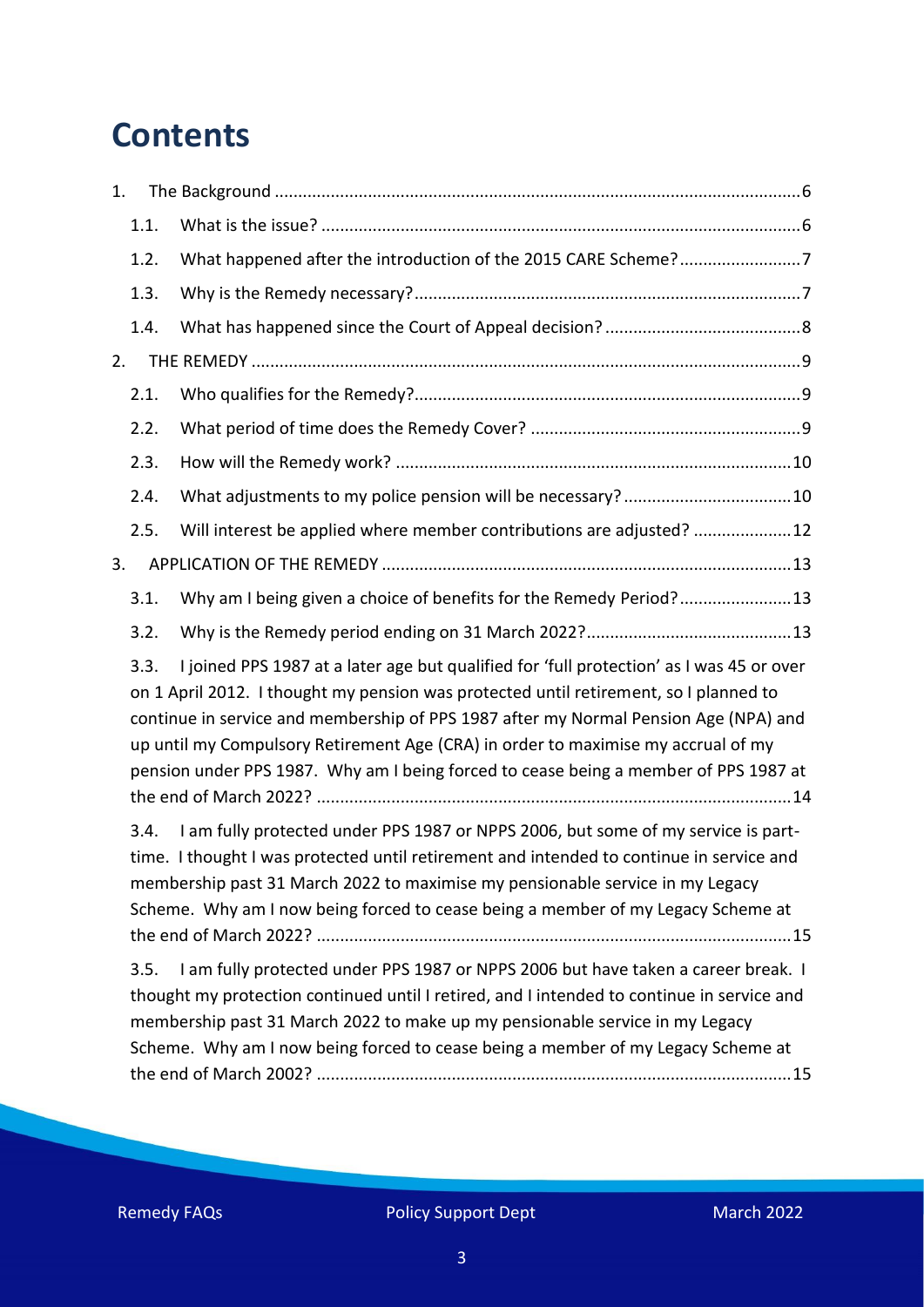|                                                                      | 3.6.         | What action has PFEW taken in respect of the position of the members outlined in   |
|----------------------------------------------------------------------|--------------|------------------------------------------------------------------------------------|
|                                                                      | 3.7.         | What choice of pension benefits for the Remedy Period do I have? 17                |
|                                                                      | 3.8.         | Why am I not being allowed to keep my current tapered status in my Legacy          |
|                                                                      | 3.9.         | Why am I being given a choice of pension benefits, should I not just automatically |
|                                                                      | 3.10.<br>me? | I joined the police force/scheme on or after 1 April 2015, does the Remedy affect  |
|                                                                      | 3.11.        | I joined NPPS 2006 on or after 1 April 2012 and before 1 April 2015, why does      |
|                                                                      | 3.12.        | I did not join and/or opted out of the 2015 CARE Scheme, where do I stand in       |
| WHAT HAPPENS BETWEEN 1 APRIL 2022 AND WHEN THE REMEDY IS FULLY<br>4. |              |                                                                                    |
|                                                                      | 4.1.         |                                                                                    |
|                                                                      | 4.2.         | Which Police pension scheme will I be in whilst the Remedy is put in place? 21     |
|                                                                      | 4.3.         | Can I still transfer-in pension from an external (non-police) pension scheme?22    |
|                                                                      | 4.4.         | What happens to pension I have transferred-in during the Remedy Period?23          |
|                                                                      | 4.5.         | What if I qualify for the Remedy but want to retire before it has been fully       |
| 5.                                                                   |              |                                                                                    |
|                                                                      | 5.1.         |                                                                                    |
|                                                                      | 5.2.         | What happens to my PPS 1987 benefits after I have been moved to the 2015 CARE      |
|                                                                      | 5.3.         |                                                                                    |
|                                                                      | 5.4.         |                                                                                    |
|                                                                      | 5.5.         | When I retire and access my PPS 1987 pension can I take my 2015 CARE Scheme        |
|                                                                      | 5.6.         | How does the Remedy affect the commuted lump sum from PPS 1987? 29                 |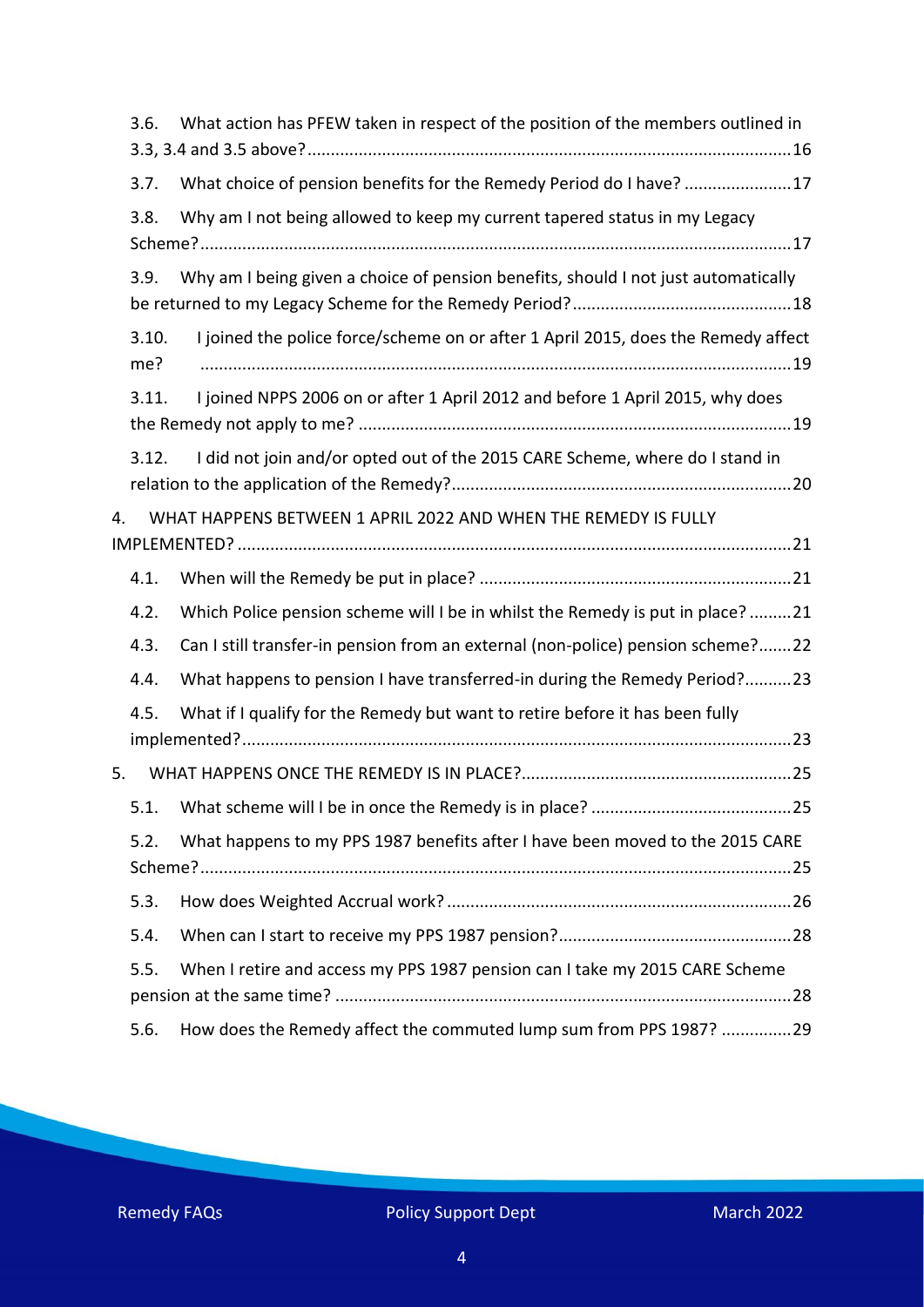|    | 5.7.  | What happens to my NPPS 2006 benefits after I have been moved to the 2015         |
|----|-------|-----------------------------------------------------------------------------------|
|    | 5.8.  | If I retire at age 55 can I access my NPPS 2006 pension and 2015 CARE Scheme at   |
|    | 5.9.  | What happens if I have PPS 1987 or NPPS 2006 service, but I am ill-health retired |
|    | 5.10. | Is the ill-health retirement process in the 2015 CARE Scheme different to the     |
| 6. |       |                                                                                   |
|    | 6.1.  | What are the advantages of continuing active membership of the 2015 CARE          |
|    | 6.2.  |                                                                                   |
|    | 6.3.  | When will I receive a pension benefit statement that reflects Remedy and          |
|    | 6.4.  | Will a Remedy pension calculator be provided for members to use?35                |
|    | 6.5.  | Will the Police Federation of England and Wales (PFEW) be providing more          |
| 7. |       |                                                                                   |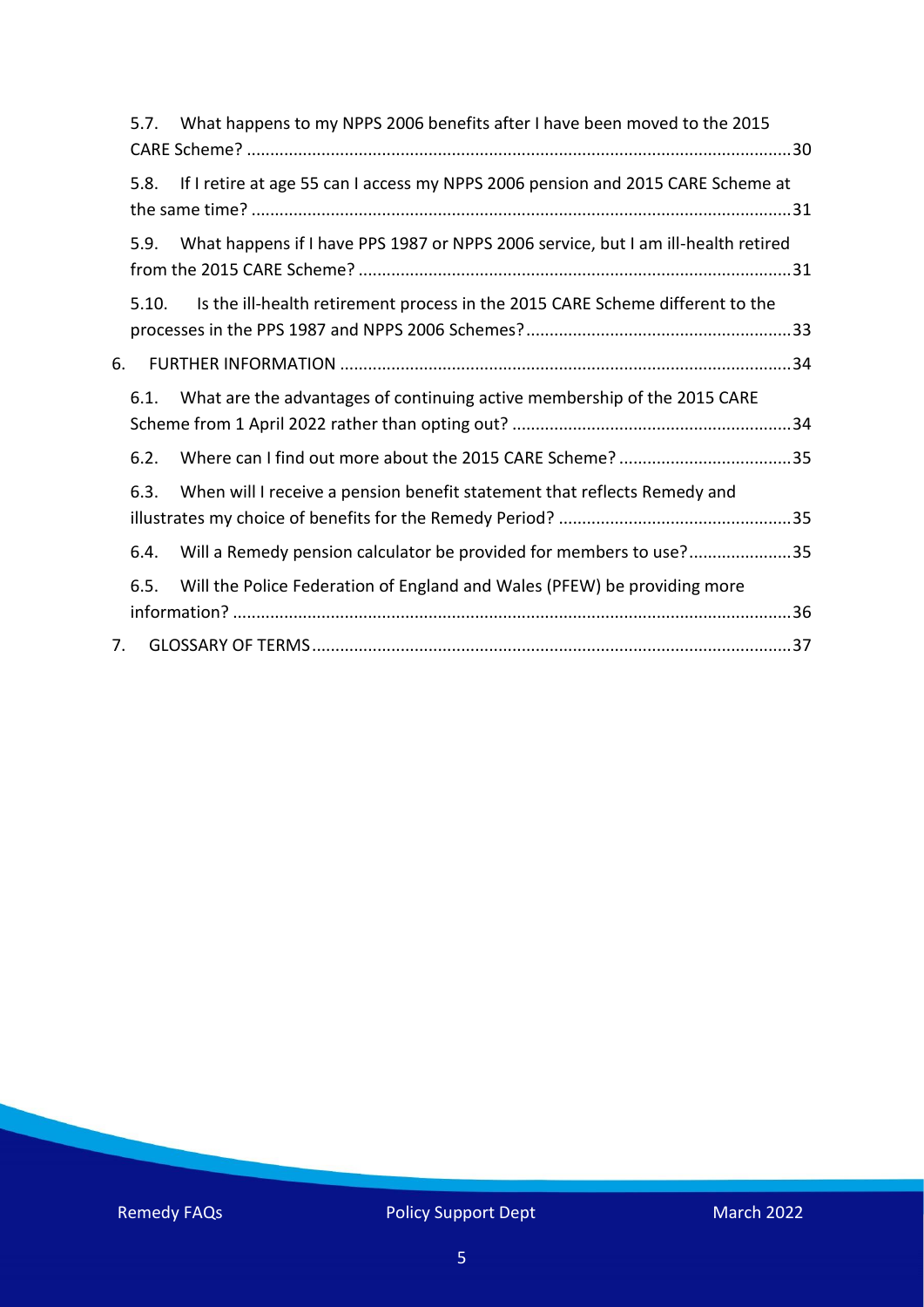# <span id="page-5-0"></span>**1. The Background**

#### <span id="page-5-1"></span>**1.1. What is the issue?**

In April 2015, alongside the introduction of the new police pension scheme (Police Pension 2015 CARE Scheme) recommended by the Hutton Report, the Government introduced transitional arrangements. These arrangements were intended to ease the transition from the existing final salary schemes (PPS 1987 and NPPS 2006) to the new Career Average Revalued Earnings scheme (2015 CARE Scheme).

The transitional arrangements covered a number of different areas. Part of the transitional arrangements included transitional protections for a cohort of members of PPS 1987 and NPPS 2006 (the Legacy Schemes). The transitional protections meant that:

- 1. Members would continue to accrue pension benefits under their existing final salary scheme up until retirement, this is known as 'full protection' or;
- 2. Members would continue to accrue pension benefits under their existing final salary scheme for a limited period only. The member would then transition into the 2015 CARE Scheme at a given point before April 2022, this is known as 'tapered protection'.

The eligibility criteria for transitional protections are based on age. To qualify for full protection a member had to be aged 45 (PPS 1987), or within 10 years of their Normal Pension Age (NPPS 2006). Members within four years of qualifying for full protection were eligible for tapered protection.

Equivalent CARE schemes and transitional protections were introduced across the public sector. These transitional protections benefitted older members only, which was clearly direct discrimination on the grounds of age. However, such direct age discrimination can be lawful (in a pension scheme) if it represents a proportionate means of achieving a legitimate aim. The general view, supported by legal advice which was obtained by PFEW at the time, was that the Government would be able to evidence that protecting older members through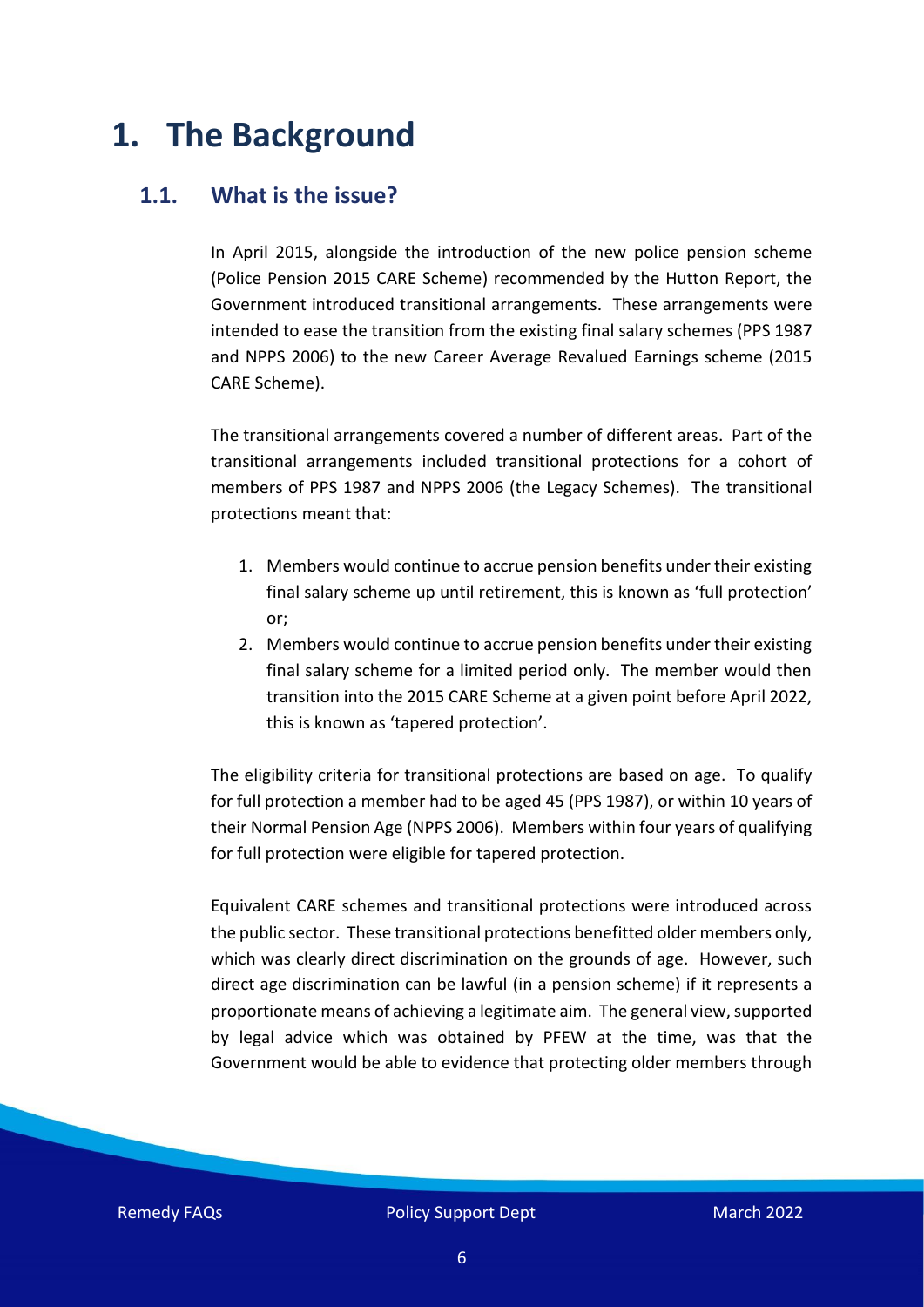the transitional protections was a proportionate means to achieve a legitimate aim. Consequently, whilst maintaining its fundamental position that only new officers should join the 2015 CARE Scheme, PFEW chose not to challenge the basis of the transitional protections in accordance with the legal advice received.

## <span id="page-6-0"></span>**1.2. What happened after the introduction of the 2015 CARE Scheme?**

Groups of younger members of the various public service schemes (including the police) who were not able to remain in their existing Legacy Schemes chose to challenge the transitional protections, primarily on the basis that the age discrimination caused by the protections was not justifiable as being a proportionate means of achieving a legitimate aim and was therefore unlawful.

Legal challenges were taken against the transitional protections for all the public service pension schemes, but the first two to reach the courts were in respect of the Judges' and Firefighters' schemes (*McCloud* and *Sargeant*), with the other cases (including the one under the police schemes - *Aarons*) stayed (i.e. put on hold) pending the decision in the *McCloud* and *Sargeant* cases.

#### <span id="page-6-1"></span>**1.3. Why is the Remedy necessary?**

The *McCloud* and *Sargeant* cases progressed through the Employment Tribunal and the Employment Appeals Tribunal until eventually reaching the Court of Appeal, which handed down its ruling on 20 December 2018. The Court of Appeal found that the Government had failed to demonstrate that the transitional protections were a proportionate means of achieving a legitimate aim, and therefore constituted unlawful discrimination on the grounds of age. The Government was subsequently refused permission to appeal this decision to the Supreme Court, and then conceded that it would need to take action to remove the unlawful discrimination from all affected public service pension schemes, including the police scheme. This meant that the Government would be required to construct and implement a remedy to address the discrimination caused to members who had not been provided with full protection as part of the transitional arrangements.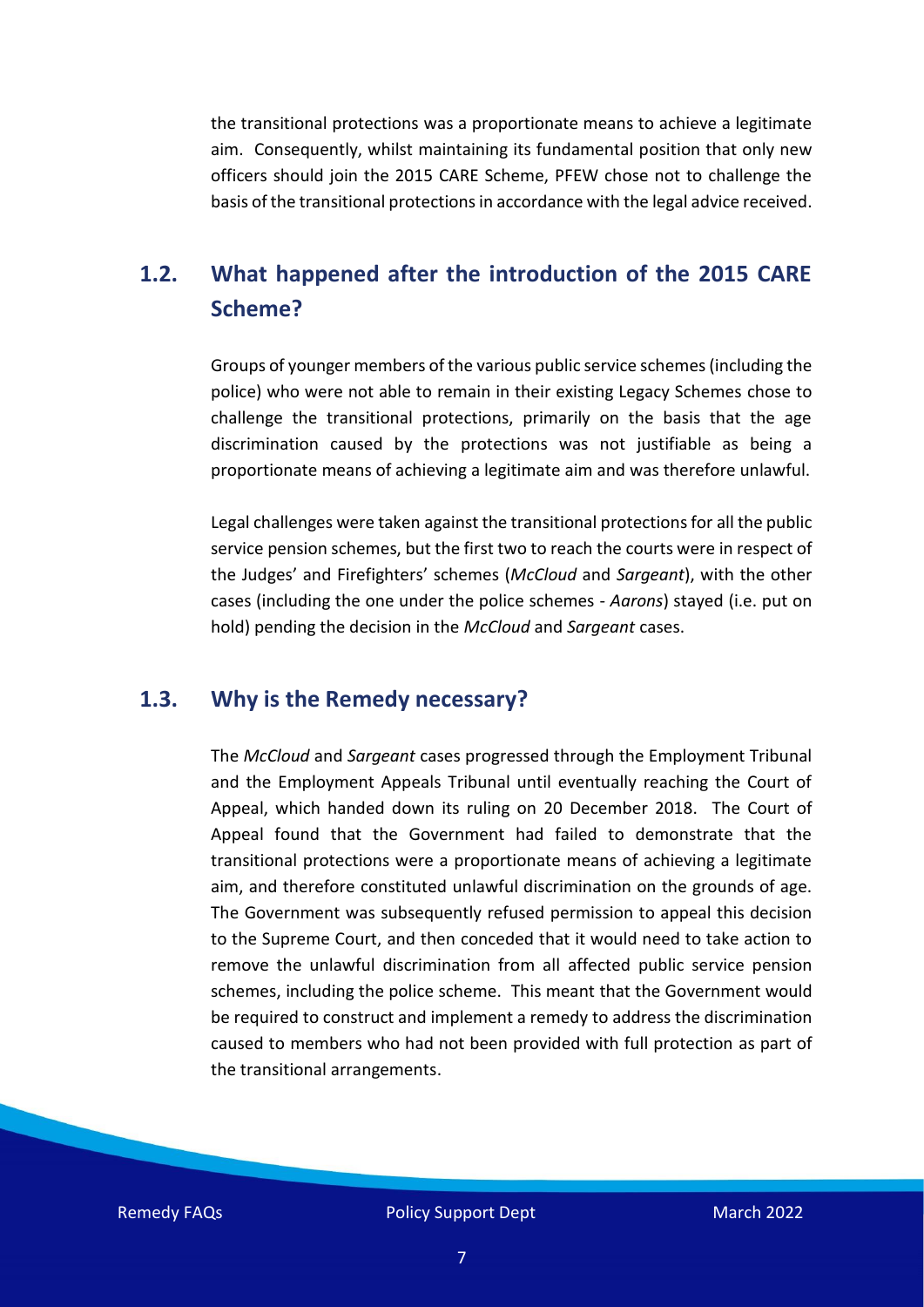### <span id="page-7-0"></span>**1.4. What has happened since the Court of Appeal decision?**

The work required to remove the unlawful discrimination retrospectively from 1 April 2015 will be a complex and extensive exercise requiring the recalculation of benefits, contributions and tax liabilities, whilst not reducing accrued benefits or creating any new discrimination.

On 16 July 2020, HM Treasury (HMT) issued a formal consultation on its proposals for the remedy to the discrimination, which [PFEW responded](https://www.polfed.org/media/16218/pfew-remedy-consultation-response-11-10-2020-v10.pdf) to on 11 October 2020. The police pension Scheme Advisory Board (SAB) also submitted a response on 8 October 2020. Following consideration of the submissions from consultees, HMT published their response to the consultation in February 2021, detailing how it had decided that the discrimination would be remedied. PFEW have and continue to raise a number of concerns about the proposed Remedy, and have taken legal advice from a number of specialist Queen's Counsel barristers.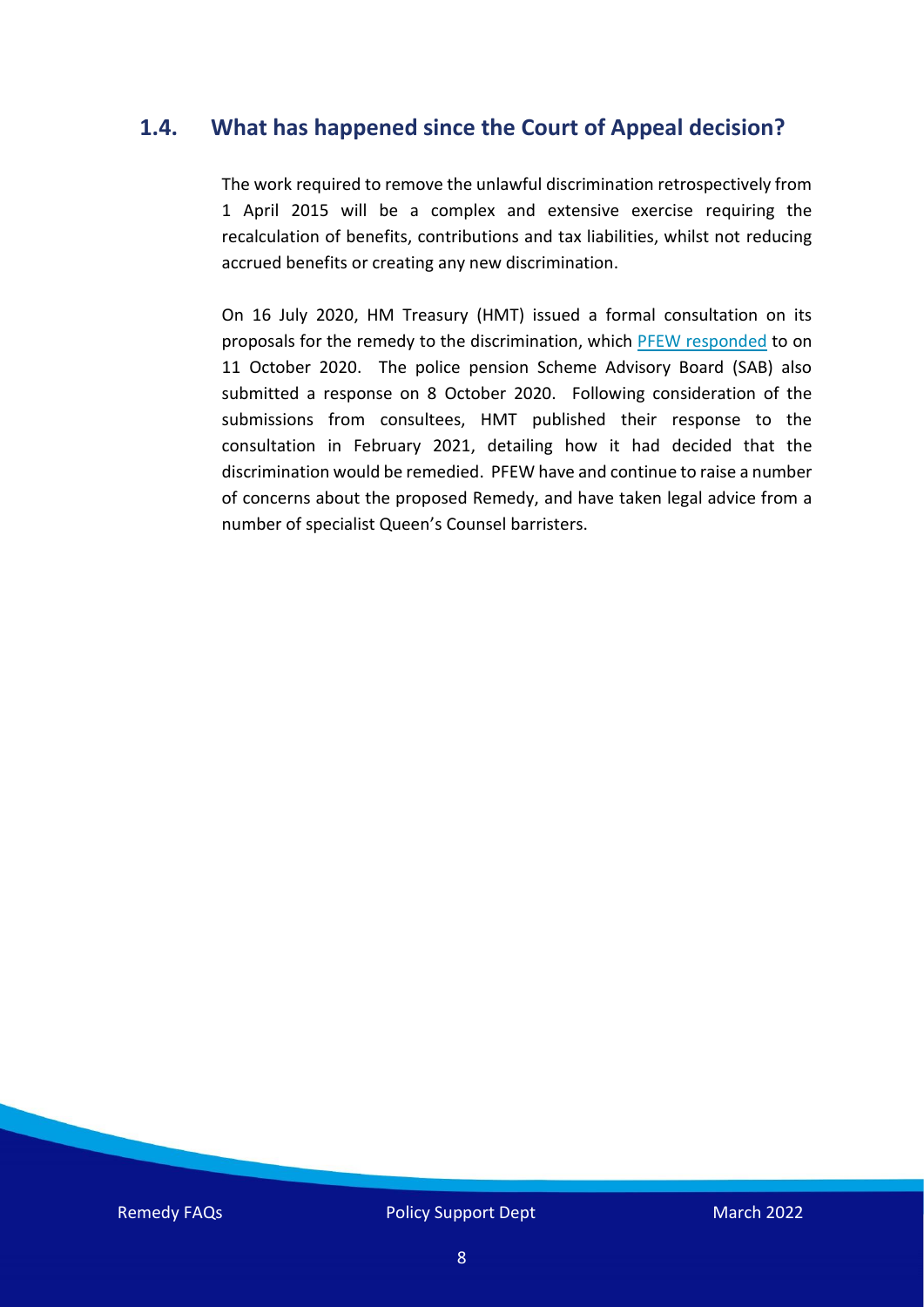# <span id="page-8-0"></span>**2. THE REMEDY**

#### <span id="page-8-1"></span>**2.1. Who qualifies for the Remedy?**

All officers who were active members of one of the Legacy Schemes on 1 April 2012 and continued in active pension scheme membership up to 1 April 2015 fall within the scope of the application of the Remedy. This is the case for all such members whether they qualified for full protection, tapered protection or no protection under the transitional protections introduced in April 2015.

Members who are in scope of the Remedy can fall into any of the following categories:

- Active (currently paying contributions)
- Deferred (left service and did not receive a refund of contributions)
- Retired (pension in payment)
- Beneficiary/ies (Adult or child survivors of a deceased member)

Please note: officers who joined NPPS 2006 from 1 April 2012 and were required to move into the 2015 CARE Scheme on 1 April 2015 will not qualify for the Remedy as they were not within scope of the legal judgment which found the transitional protections to constitute direct age discrimination.

#### <span id="page-8-2"></span>**2.2. What period of time does the Remedy Cover?**

The transitional protections which were judged to be unlawful took effect from 1 April 2015, which is the start date for the application of the Remedy.

The Government has decided to remove the unlawful discrimination with effect from 1 April 2022. Therefore, the period to which the Remedy applies (known as the 'Remedy Period') is 1 April 2015 to 31 March 2022.

Any member who is in scope will be entitled to the application of the Remedy for any period of their active membership of any of the police pension schemes during the Remedy Period.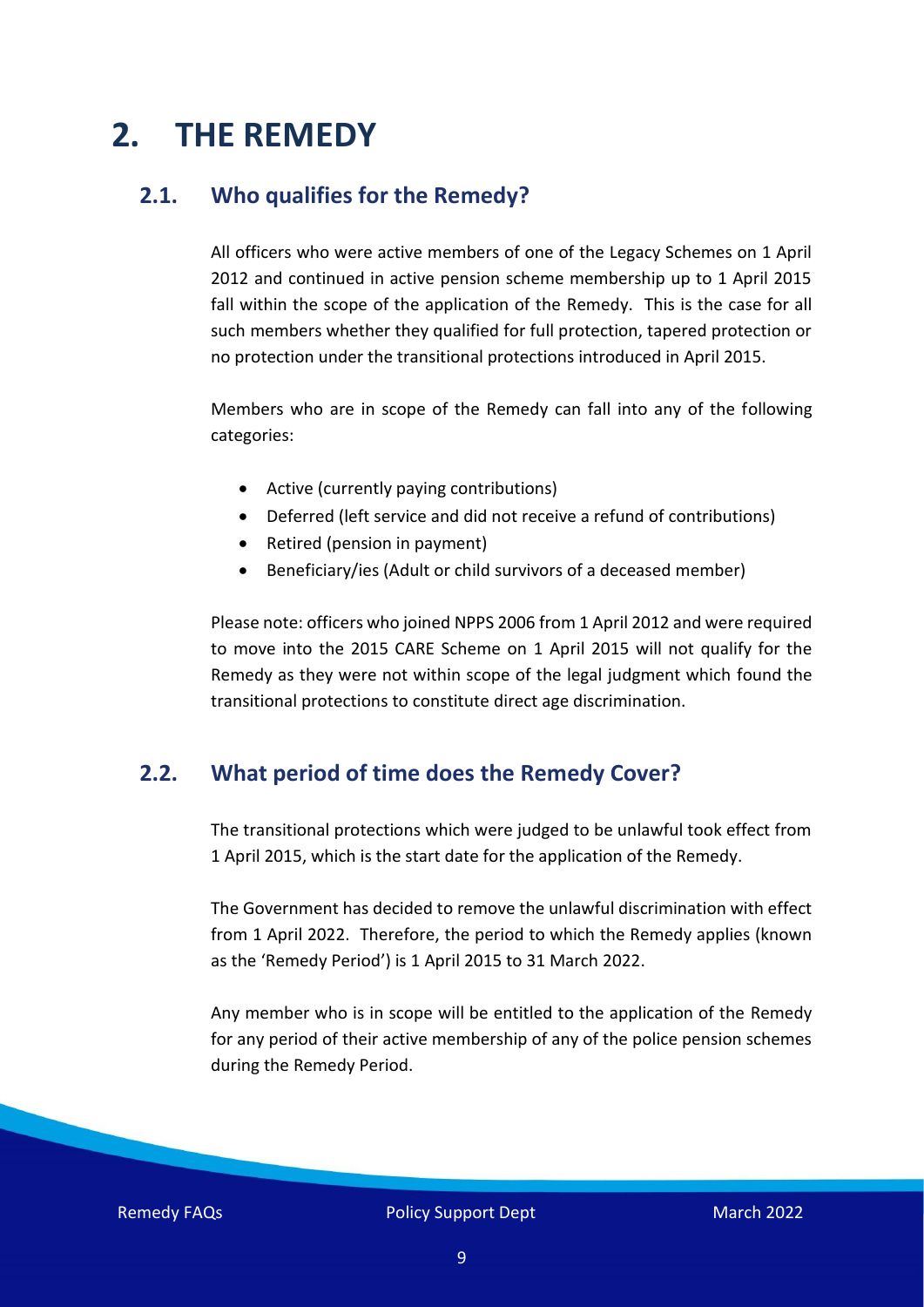#### <span id="page-9-0"></span>**2.3. How will the Remedy work?**

When a member to whom the Remedy applies decides to take their pension benefits from the police schemes, they will be given a choice in respect of the pension benefits they receive for any period of accrual of pension benefits that they have during the Remedy Period (1 April 2015 to 31 March 2022).

The choice will be a binary one between receiving pension benefits calculated in accordance with their Legacy Scheme in which they have a period of membership, or the pension benefits calculated under the 2015 CARE Scheme. This means that the choice will cover the whole of their accrual of pension benefits during the Remedy Period and there will be no ability to "mix and match" benefits from two schemes (even where a member previously had tapered protection). They must choose one form of scheme benefits only for the Remedy Period: either their Legacy Scheme, or the 2015 CARE Scheme.

Until the member makes their choice at retirement, they will be 'deemed' (legally treated) to have been a member of their Legacy Scheme for the duration of their pensionable service during the Remedy Period, this approach is known as the 'Deferred Choice Underpin' (DCU).

#### <span id="page-9-1"></span>**2.4. What adjustments to my police pension will be necessary?**

#### **PENSION CONTRIBUTIONS**

As a result of members being returned to the Legacy Schemes for the Remedy Period with effect from 1 April 2022, it will be necessary to adjust the pension benefits accrued during that time, in addition to an adjustment to the pension contributions paid by members during the Remedy Period. This is because the three police schemes (PPS 1987, NPPS 2006 and 2015 CARE Scheme) have different contribution rates.

The PPS 1987 has a higher contribution rate than the 2015 CARE Scheme and so members moving from the 2015 CARE Scheme to PPS 1987 for the Remedy Period will need to make up the difference in contributions they would have paid if they had remained in PPS 1987.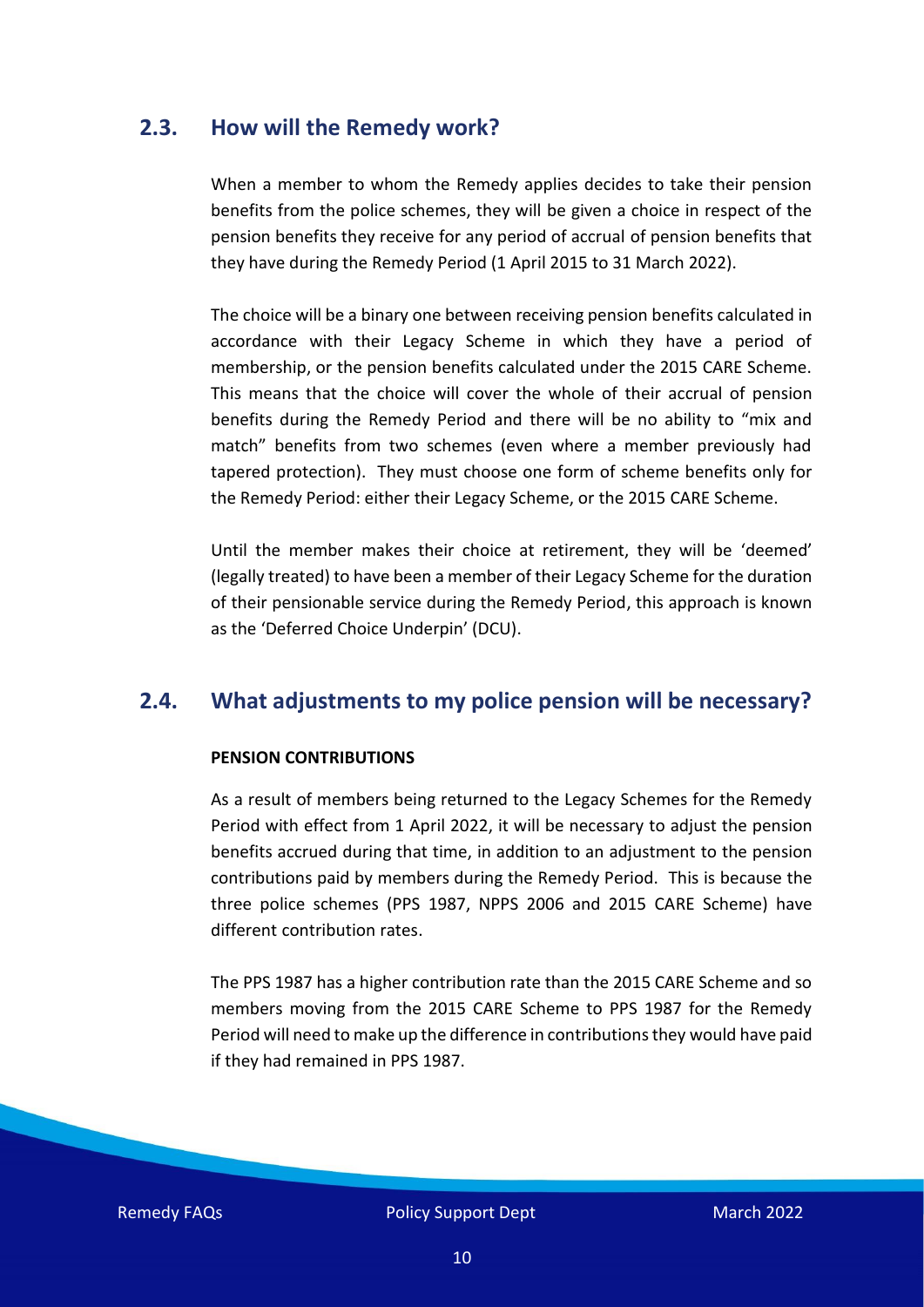The NPPS 2006 has a lower contribution rate than the 2015 CARE Scheme and so members moving from the 2015 CARE Scheme to the NPPS 2006 for the Remedy Period will be entitled to a refund of the extra contributions they paid into the 2015 CARE Scheme over and above what they would have paid into NPPS 2006.

#### **TAX**

Member contributions are deducted from gross income (i.e. salary before tax), and these contributions therefore attract tax relief. Consequently, if members are required to make up a shortfall in pension contributions as part of the Remedy, then they have received less tax relief than they were entitled to and so a refund will be paid to the member in respect of the tax relief.

If a member has overpaid contributions (as a result of the Remedy) then these will be refunded, with a deduction made to account for the excess tax relief given at the time.

Please note that it is possible that some higher ranking officers of the federated ranks will have been subject to an Annual Allowance tax charge in respect of their pension scheme membership during the Remedy Period, and this will also be retrospectively adjusted to reflect the change in benefit accrual.

If a member chooses to receive 2015 CARE Scheme benefits for the Remedy Period rather than the default Legacy Scheme benefits when they retire, there will need to be a further adjustment to the member's contributions and tax position in respect of the Remedy Period at the point of retirement.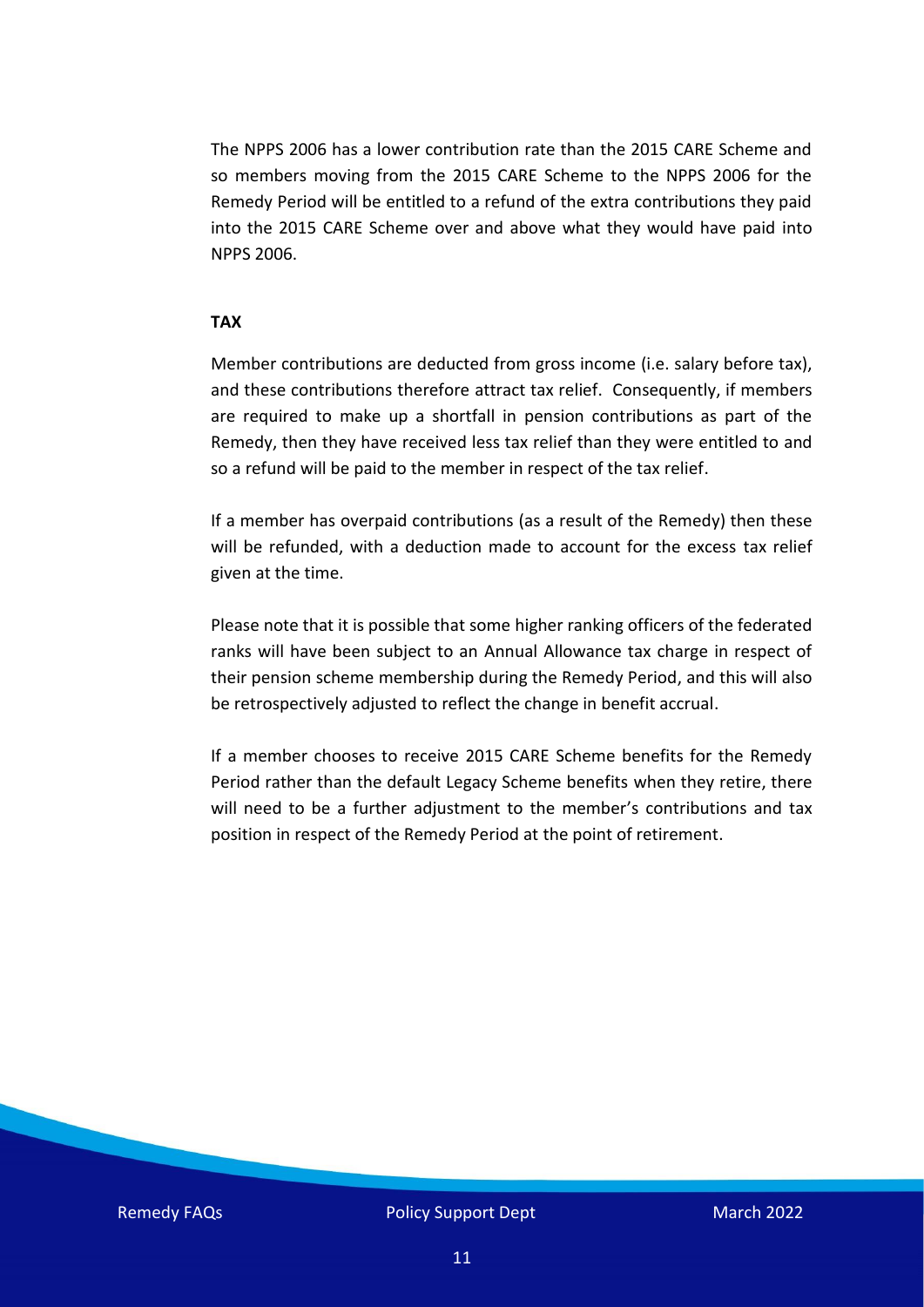# <span id="page-11-0"></span>**2.5. Will interest be applied where member contributions are adjusted?**

Yes, where a member needs to make up a shortfall in contributions as part of the adjustments required to implement the Remedy, interest for late payment will be charged. Equally, where members are entitled to a refund of overpaid contributions as part of the required adjustments, interest will also be added to those payments. The rate at which interest will be applied has not yet been determined by Government, but when decided upon it will be applied consistently.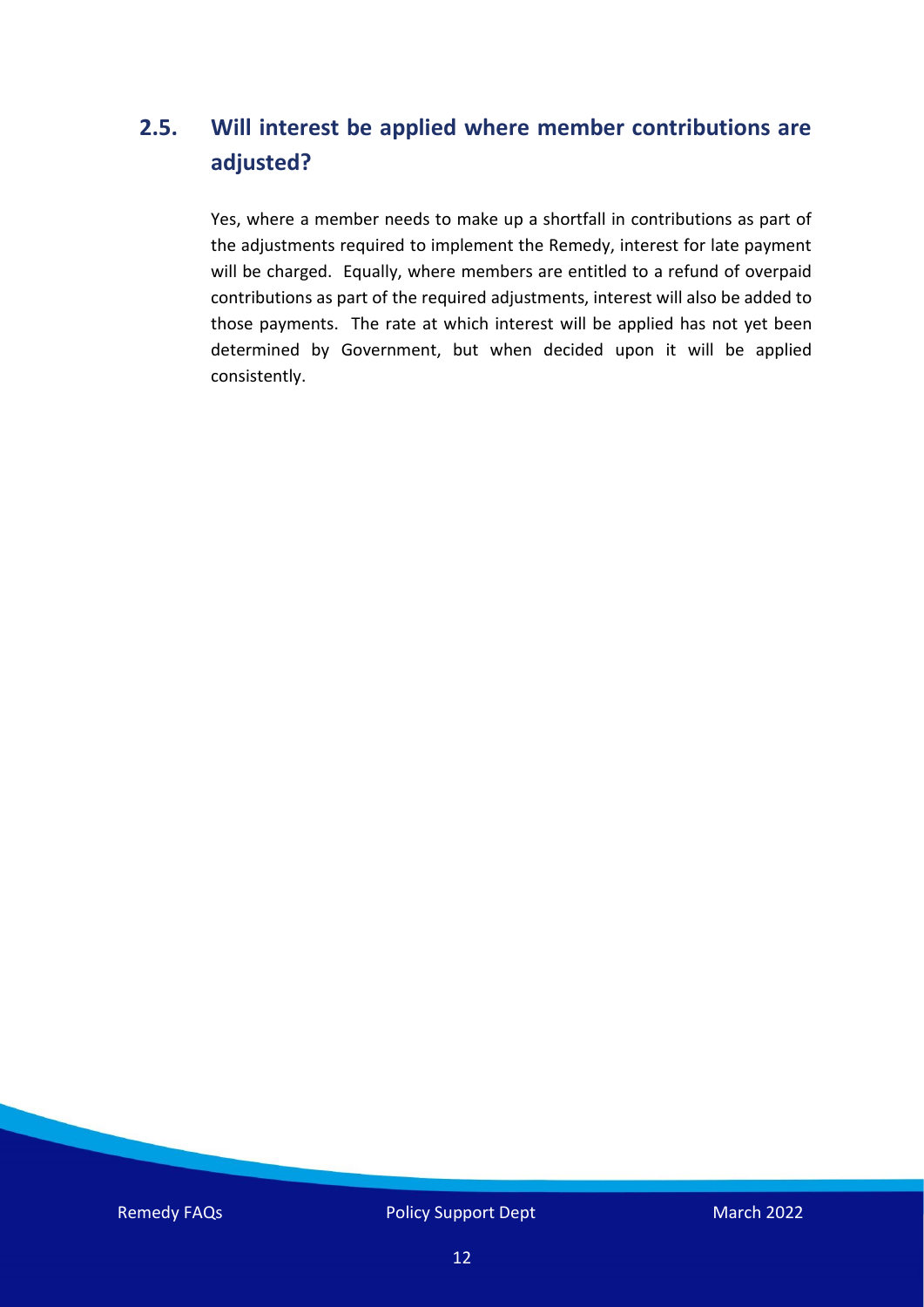# <span id="page-12-0"></span>**3. APPLICATION OF THE REMEDY**

### **(A) MEMBERS WHO ARE FULLY PROTECTED**

# <span id="page-12-1"></span>**3.1. Why am I being given a choice of benefits for the Remedy Period?**

The Government are legally obliged to remove the unlawful age discrimination caused by the transitional protections and need to ensure that in doing so, no further unlawful discrimination is caused.

Accrued pension rights are protected by law, and these accrued benefits cannot be removed without the consent of the member. Members who benefited from full protection are required to make a choice of benefits at retirement because they must be subject to the same remedy and treatment as other members in scope (those who received tapered or no protection).

#### <span id="page-12-2"></span>**3.2. Why is the Remedy period ending on 31 March 2022?**

The purpose of the transitional protections was to protect the position of members who were within ten years (or less) of retirement at their Normal Pension Age (NPA). The date of 1 April 2022 is ten years from 1 April 2012, which is the date nominated by the Government as being the effective start date for the application of transitional protections which the Government intended to end by 31 March 2022. Whilst it would theoretically have been possible for the Government to close the Remedy Period (and therefore end the discrimination) at an earlier date, the Government has remained consistent with its original intention by closing the Remedy Period at the end of 31 March 2022.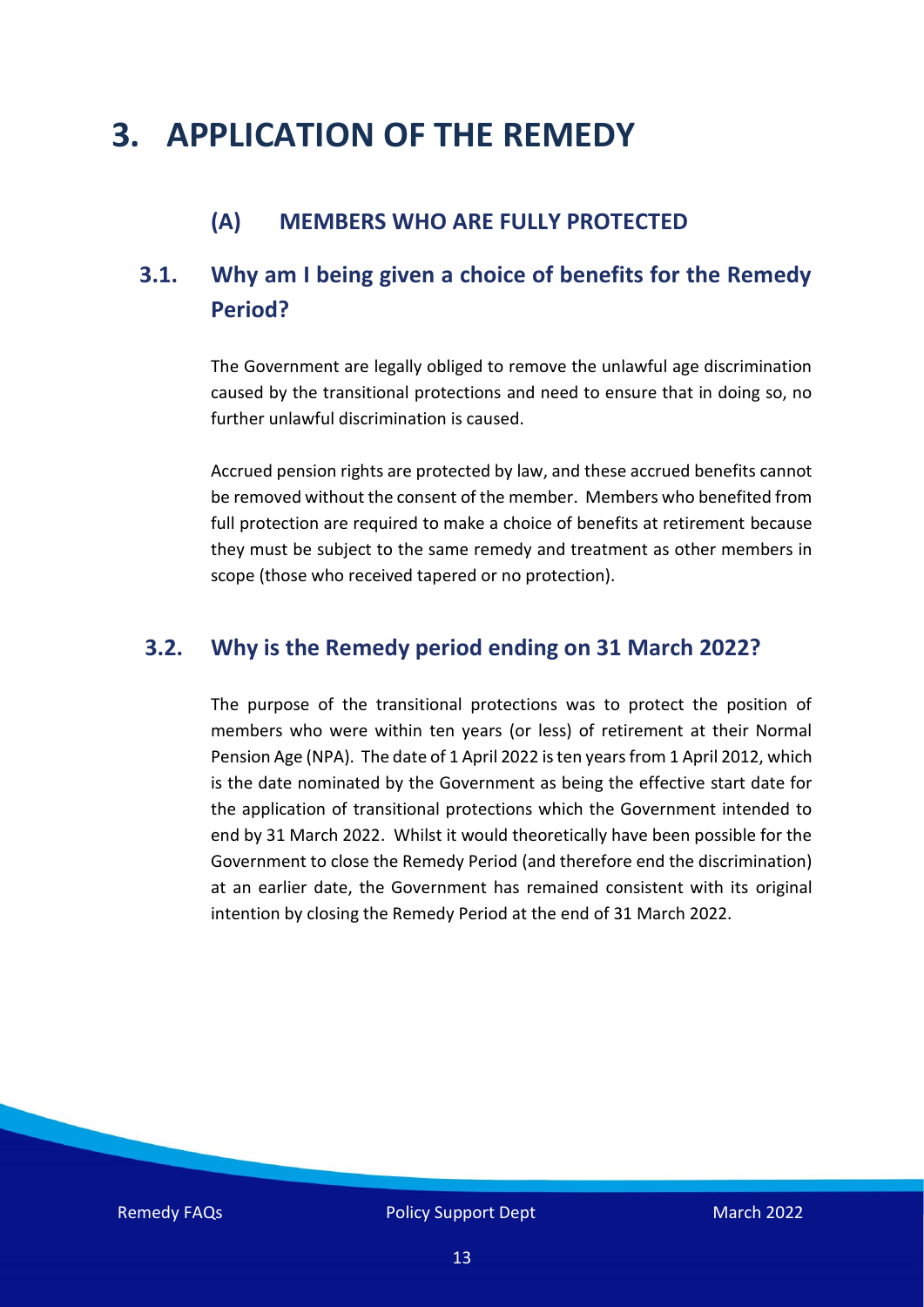<span id="page-13-0"></span>**3.3. I joined PPS 1987 at a later age but qualified for 'full protection' as I was 45 or over on 1 April 2012. I thought my pension was protected until retirement, so I planned to continue in service and membership of PPS 1987 after my Normal Pension Age (NPA) and up until my Compulsory Retirement Age (CRA) in order to maximise my accrual of my pension under PPS 1987. Why am I being forced to cease being a member of PPS 1987 at the end of March 2022?** 

> The Government's position is that it never intended for anyone to receive protection or continue in active membership of PPS 1987 or NPPS 2006 after 31 March 2022, which reflected the ten-year period from 1 April 2012 (as explained in [3.2\)](#page-12-2). The Government has stated that there will be no exceptions to the cessation of active membership of the Legacy Schemes at the end of 31 March 2022. The reason for this is that the Government needs to comply with the decision of the Court of Appeal by removing the unlawful discrimination, and in doing so must not create any further discrimination. If Government were to permit some members to remain in their Legacy Schemes they would be continuing and creating further discrimination against other members who are unable to do so. By adopting the Remedy and a universal date for cessation of all active Legacy Scheme membership, all members will be treated equally from 1 April 2022.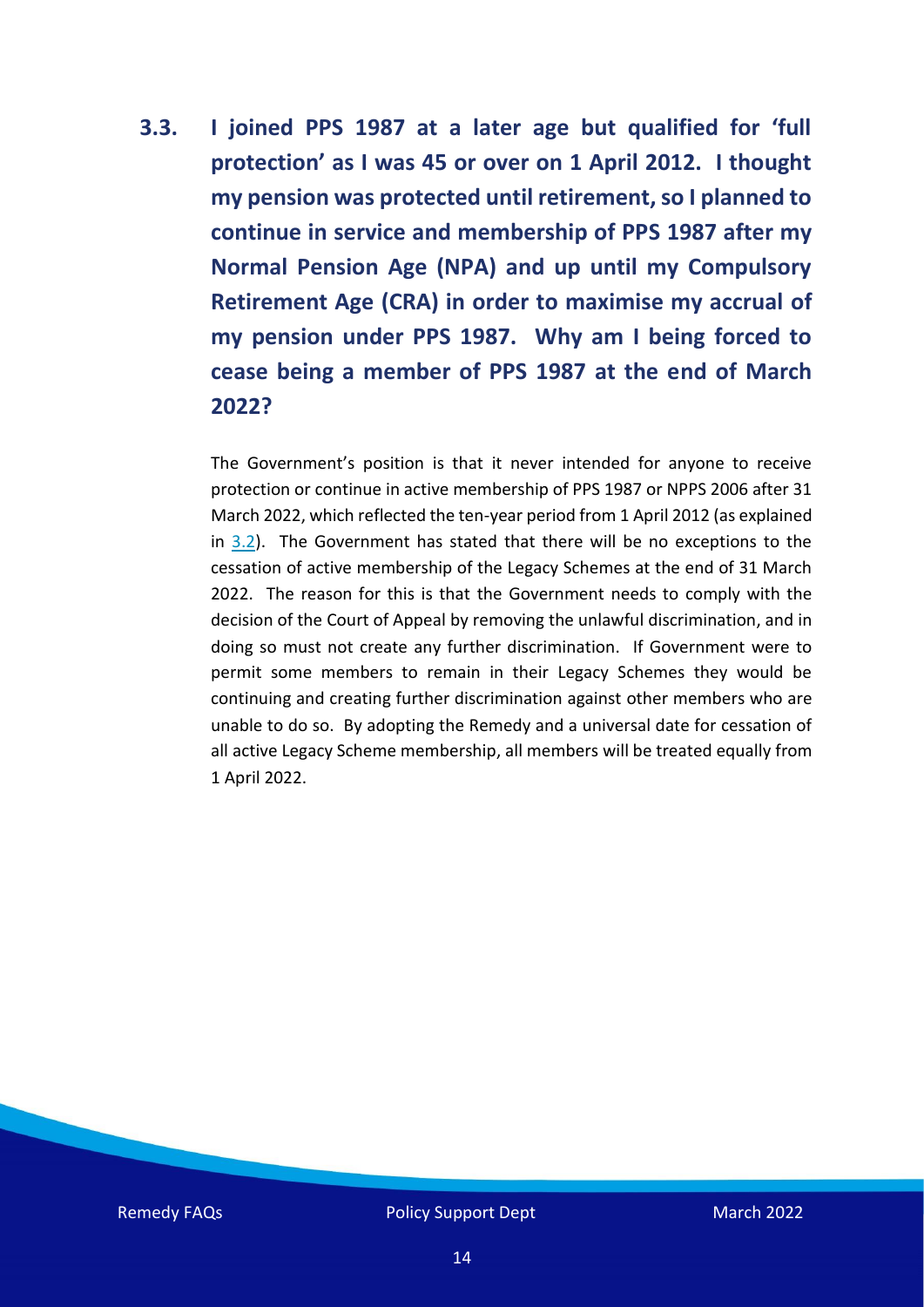<span id="page-14-0"></span>**3.4. I am fully protected under PPS 1987 or NPPS 2006, but some of my service is part-time. I thought I was protected until retirement and intended to continue in service and membership past 31 March 2022 to maximise my pensionable service in my Legacy Scheme. Why am I now being forced to cease being a member of my Legacy Scheme at the end of March 2022?** 

> The reasons behind the Government's approach are the same as those described in [3.3.](#page-13-0) When the transitional protections were first introduced in 2015, PFEW argued that members with periods of part-time service should be able to extend their period of protection on a pro rata basis, but this argument was not accepted. The Government is remaining adamant that no protection should extend beyond the maximum ten-year period which ends on 31 March 2022.

> For those members with an element of part-time service, it remains the case that part-time service counts the same as full-time service for the purposes of qualification for and access to pension benefits. However, the pension benefits themselves are calculated on a pro rata basis for the period of part-time service.

<span id="page-14-1"></span>**3.5. I am fully protected under PPS 1987 or NPPS 2006 but have taken a career break. I thought my protection continued until I retired, and I intended to continue in service and membership past 31 March 2022 to make up my pensionable service in my Legacy Scheme. Why am I now being forced to cease being a member of my Legacy Scheme at the end of March 2002?** 

> As explained in [3.3](#page-13-0) and [3.4,](#page-14-0) the Government's position is that protection for all members of the Legacy Schemes will cease at the end of 31 March 2022. During discussions about the introduction of the 2015 CARE Scheme and the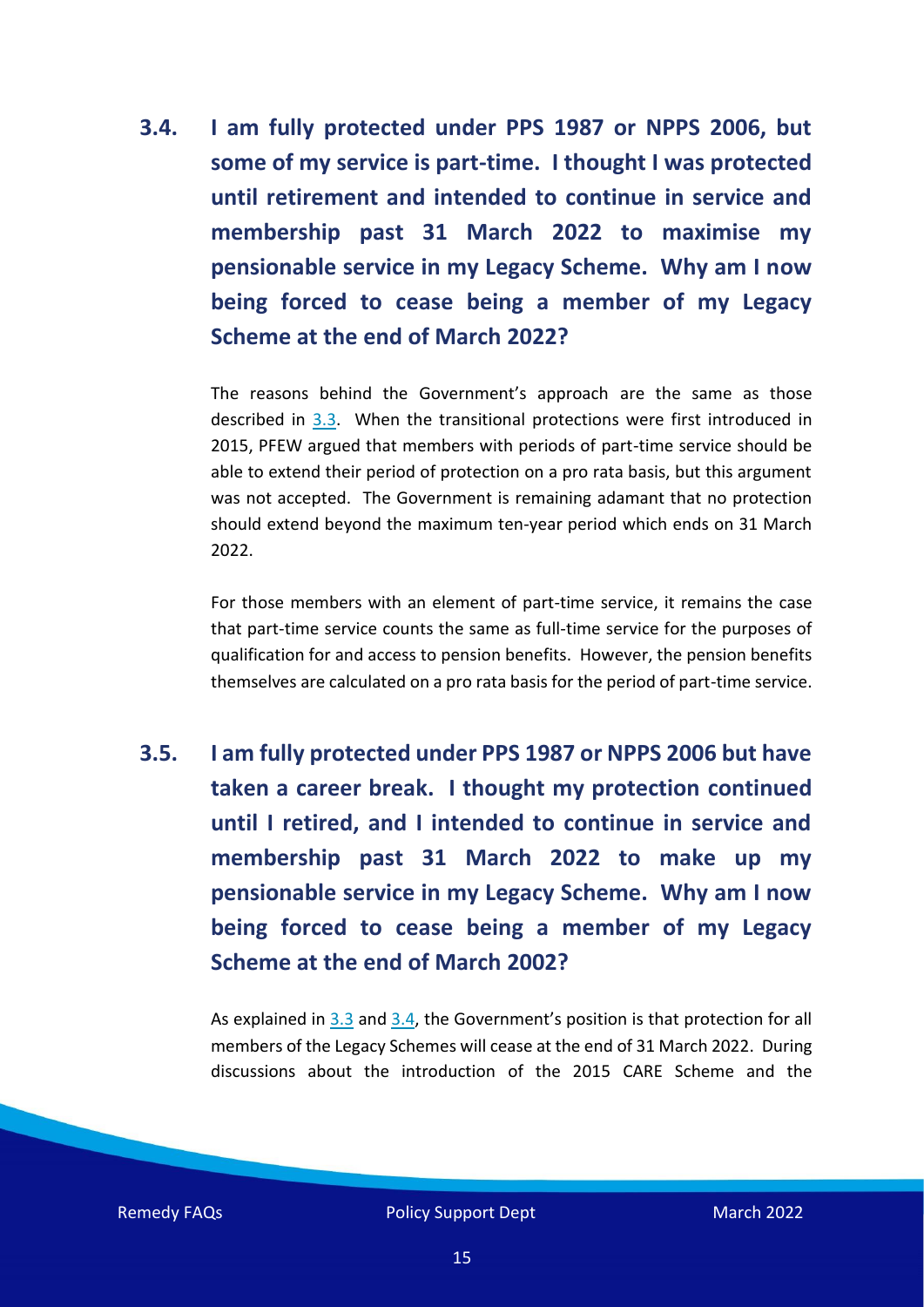transitional protections, PFEW argued for members who had taken career breaks to have their protection extended by the length of their career break. However, the Government did not accept that suggestion and so their position remains consistent in moving all remaining active members of the Legacy Schemes to the 2015 CARE Scheme on 1 April 2022.

# <span id="page-15-0"></span>**3.6. What action has PFEW taken in respect of the position of the members outlined in [3.3,](#page-13-0) [3.4](#page-14-0) and [3.5](#page-14-1) above?**

As part of its consideration of the cohort of members described in [3.3,](#page-13-0) [3.4](#page-14-0) and [3.5](#page-14-1) (late joiners to PPS 1987, members who have taken a career break, and members who have part-time service), and to inform its response to the consultation, PFEW obtained legal advice from a number of specialist Queen's Counsel barristers as to whether there was a viable chance of making a successful challenge to Government's proposals for the remedy to the unlawful discrimination and for future benefit provision. The advice received has included opinion on the position of the members detailed in sections [3.3,](#page-13-0) [3.4](#page-14-0) and  $3.5$ . The advice is comprehensive and clear that there is no realistic viable challenge to the proposed changes. Further, where discrimination does appear to exist it seems highly likely that the Government will be able to justify the discrimination as being a proportionate means of meeting the legitimate aim of removing the unlawful discrimination in order to comply with the Court of Appeal ruling.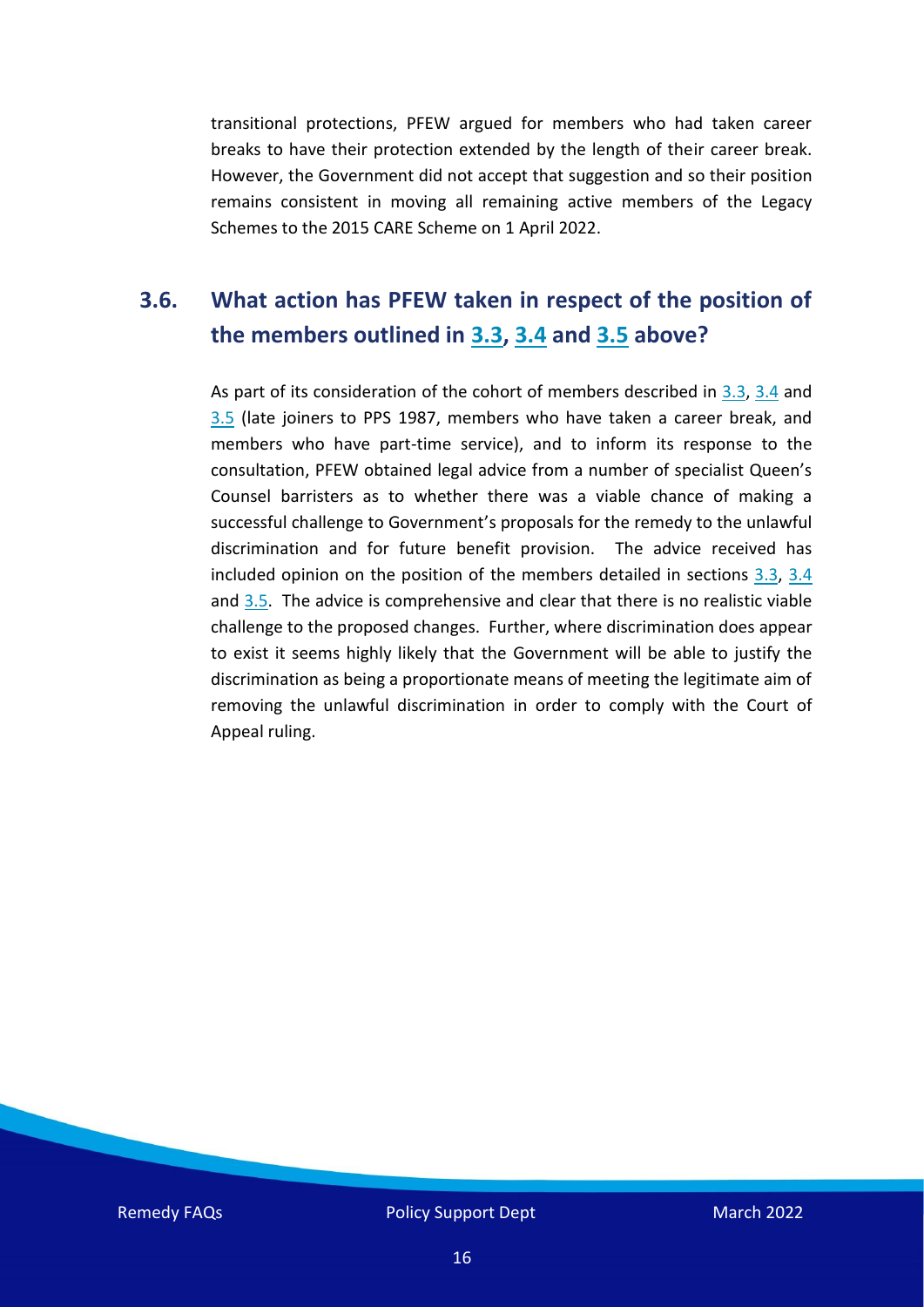#### **(B) MEMBERS WHO HAVE TAPERED PROTECTION**

## <span id="page-16-0"></span>**3.7. What choice of pension benefits for the Remedy Period do I have?**

Currently, members with tapered protection will have membership in both a Legacy Scheme (PPS 1987 or NPPS 2006) and the 2015 CARE Scheme for the period between 1 April 2015 and 31 March 2022. At retirement, members will have to choose whether their membership during the Remedy Period should be in their Legacy Scheme, or the 2015 CARE Scheme. It will not be possible to maintain their current position of having a mixture of scheme membership during the Remedy Period.

As described in section [2.4,](#page-9-1) due to the retrospective change in scheme membership there will need to be adjustments to contributions and tax relief.

## <span id="page-16-1"></span>**3.8. Why am I not being allowed to keep my current tapered status in my Legacy Scheme?**

The Government's position is to treat all members equally, to remove the unlawful discrimination, and to not create any further discrimination. If members were allowed to maintain their tapered protection status, the Government would also have to provide members who have no protection or full protection with the ability to choose a mixture of Legacy Scheme and 2015 CARE Scheme benefits for the Remedy Period. This would greatly increase the complexity and difficulty of implementing the Remedy, and the Government are not prepared to do this.

With the help of expert actuarial advisors, PFEW have considered whether any of its members would be better off maintaining their tapered protection status, and therefore whether the design of the Remedy diminishes any member's existing accrued benefits. Whilst we cannot provide absolute certainty, it is highly unlikely that the accrued benefits any of our members with tapered protection will be prejudiced.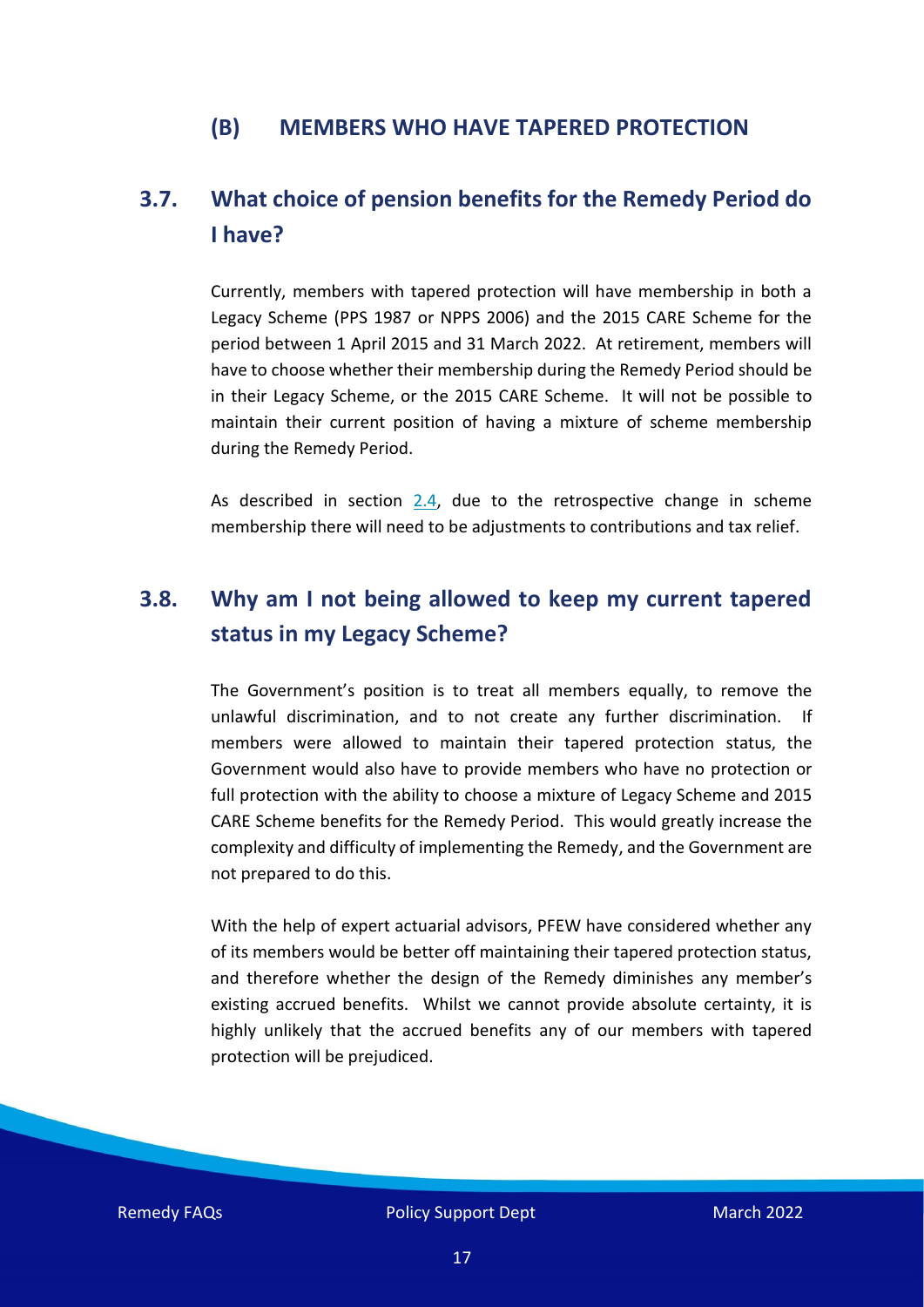#### **(C) MEMBERS WHO ARE NOT PROTECTED**

# <span id="page-17-0"></span>**3.9. Why am I being given a choice of pension benefits, should I not just automatically be returned to my Legacy Scheme for the Remedy Period?**

The declaration of the Court in the *Aarons'* case (the police equivalent of the *McCloud* and *Sargeant* cases) stated that members who had not been fully protected should be treated as if they had been. Consequently, the Government is obliged to offer members with no protection access to the Legacy Scheme benefits they would have accrued during the Remedy Period.

However, members with no transitional protection have been accruing benefits in the 2015 CARE Scheme since 1 April 2015 and have accrued an entitlement to pension benefits under that scheme, which cannot be diminished without explicit consent from each member. This is the reason why members are being given a choice over which scheme to take benefits from (for the Remedy Period) at retirement. By making a choice at retirement, members will be able to make a decision based on factual information (e.g. actual rather than projected salary at retirement), which will ensure they are best placed to make the choice which is most suited to their individual circumstances.

As described in sections [2.3](#page-9-0) and [2.4,](#page-9-1) prior to members making their choice at retirement, all members in scope of the Remedy will be treated as if they had been a member of their Legacy Scheme during the Remedy Period, with appropriate adjustments being made to their contributions and tax liability during implementation of the Remedy. This approach reflects the fact that for many (but not all) members who did not receive any transitional protection, being treated as a member of their Legacy Scheme for the Remedy Period will be advantageous. If, at retirement, members choose Legacy Scheme benefits for the Remedy Period, then no further adjustments to contributions or tax should be necessary. There will only be a further adjustment required if a member chooses benefits from the 2015 CARE Scheme for the Remedy Period.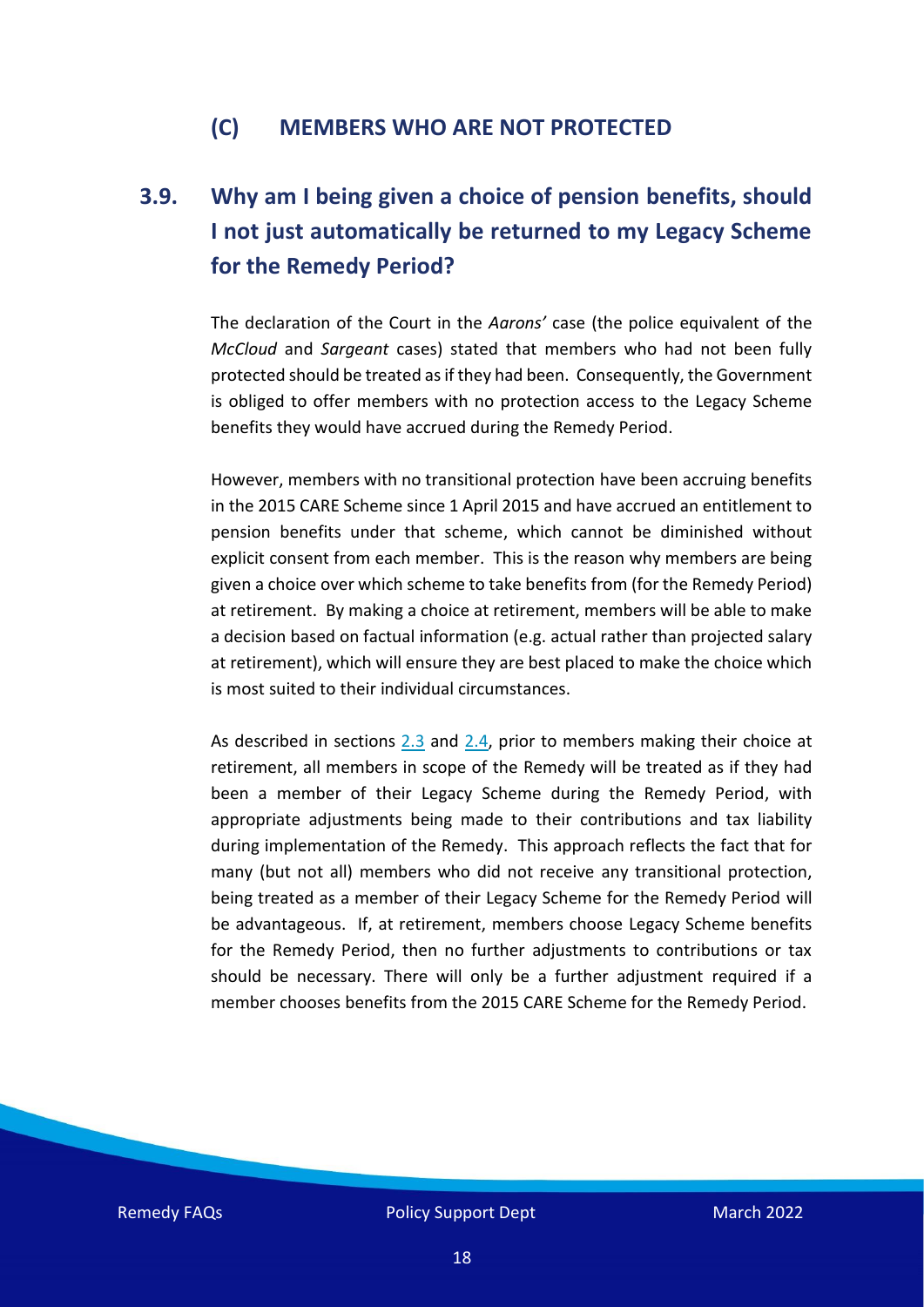#### **(D) OTHER MEMBERS**

# <span id="page-18-0"></span>**3.10. I joined the police force/scheme on or after 1 April 2015, does the Remedy affect me?**

Members who joined after 1 April 2015 will have membership in the 2015 CARE Scheme, as this was the only scheme available to new entrants from that date.

This group of members were not subject to the unlawful transitional protections, were not discriminated against and therefore are not subject to the Remedy. The 2015 CARE Scheme will continue to be the scheme available for members to accrue future pension benefits.

# <span id="page-18-1"></span>**3.11. I joined NPPS 2006 on or after 1 April 2012 and before 1 April 2015, why does the Remedy not apply to me?**

As mentioned in section [3.2,](#page-12-2) 1 April 2012 was the date nominated by the Government as being the start date for the ten-year protection period, and the date on which members needed to already be a member of one of the Legacy Schemes in order to be eligible for any transitional protection.

The transitional protections came into force on 1 April 2015, and therefore in order to qualify for transitional protection, members were required to be a member of a Legacy Scheme before 1 April 2012, and continue in active membership until and including 1 April 2015. If members joined NPPS 2006 on or after 1 April 2012 the transitional protections did not apply, they were therefore not discriminated against by the application of the transitional protections and so do not fall within the scope of the Remedy.

PFEW have taken legal advice as to whether the exclusion of members who joined on or after 1 April 2012 from the Remedy constitutes discrimination, and whilst it may create some indirect discrimination, the advice is that the Government will be able to justify the exclusion of this group of members from the Remedy.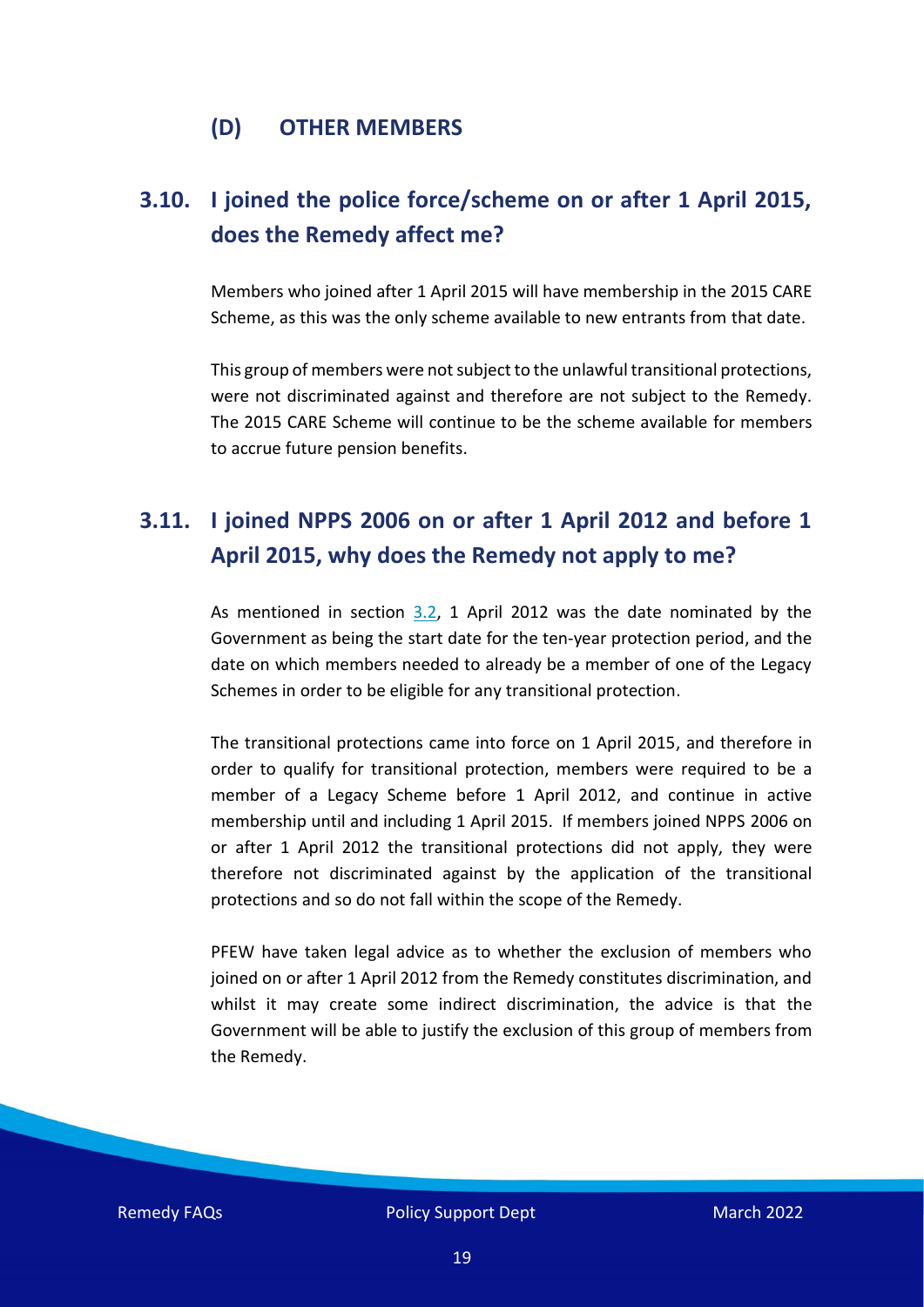# <span id="page-19-0"></span>**3.12. I did not join and/or opted out of the 2015 CARE Scheme, where do I stand in relation to the application of the Remedy?**

If a member does not have continuous membership of the police schemes from before 1 April 2012 until after 1 April 2015, they are excluded from the application of the choice of pension benefits for the Remedy Period described above.

However, as a separate part of the Remedy, the Government is proposing to introduce a process whereby officers who have not joined (or opted out) of their pension scheme will be able to apply for reinstatement in the police schemes. This process is currently referred to as 'Contingent Decisions', and if a member is accepted back into the pension scheme through this process the choice of pension benefits for the Remedy Period will apply to them, subject to the payment of all of the arrears of the pension contributions that they would owe.

However, there is very little detail so far about how this process will work. What is clear is that there will be a very high evidential threshold to be reached by applicants before such reinstatement is permitted. More information will be provided once further details emerge.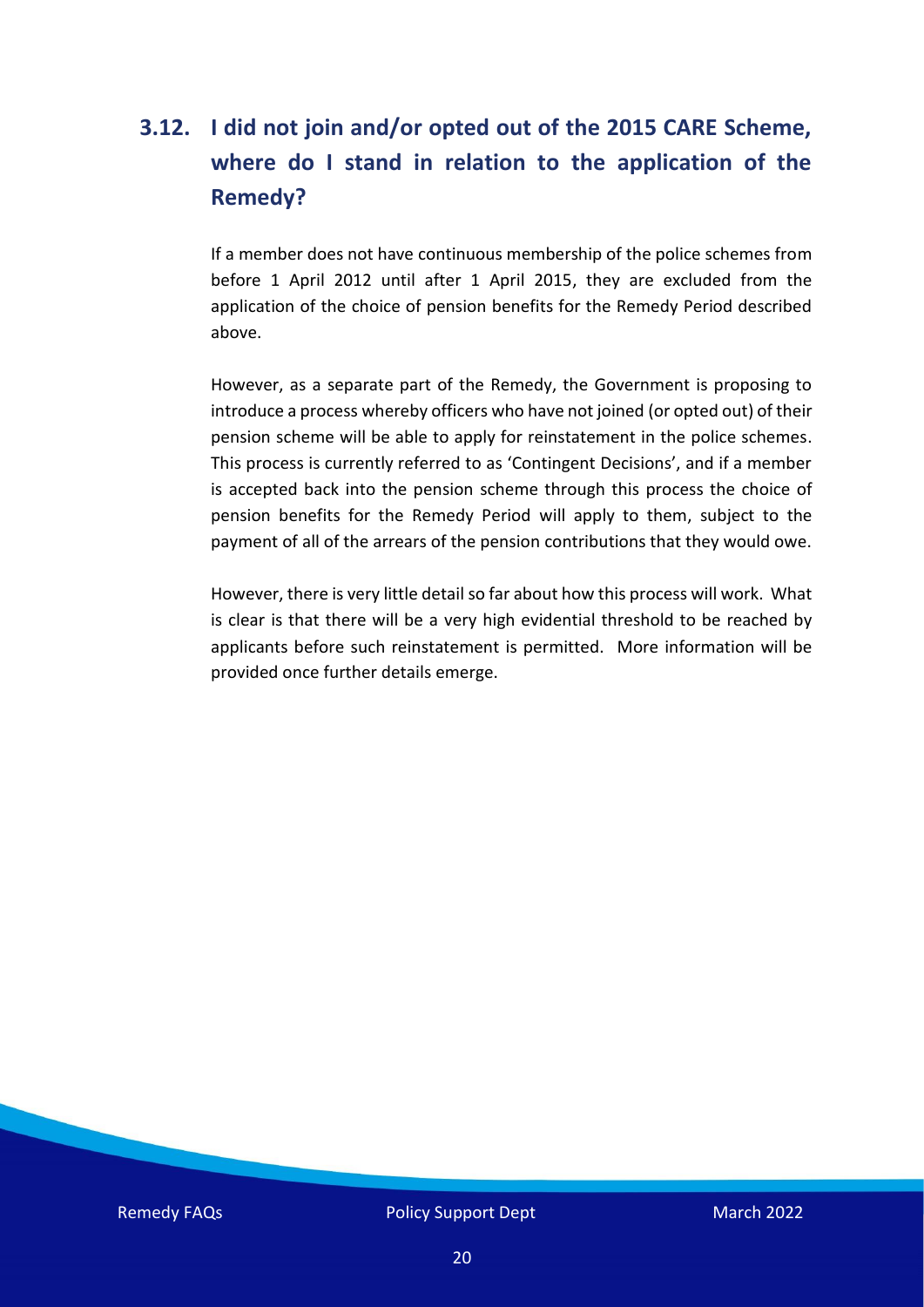# <span id="page-20-0"></span>**4. WHAT HAPPENS BETWEEN 1 APRIL 2022 AND WHEN THE REMEDY IS FULLY IMPLEMENTED?**

#### <span id="page-20-1"></span>**4.1. When will the Remedy be put in place?**

The Remedy Period will end on 31 March 2022, and the effective date for the application of the Remedy is 1 April 2022 (as this will be the date from which the discrimination ceases to apply). However, in acknowledgement of the level of complexity and resourcing necessary to enable an accurate and consistent implementation of the Remedy, Government have given forces and their pension scheme administrators until 1 October 2023 to fully implement Remedy.

PFEW will continue to ensure that all possible steps are taken as swiftly as possible to implement the Remedy accurately for all concerned.

# <span id="page-20-2"></span>**4.2. Which Police pension scheme will I be in whilst the Remedy is put in place?**

Until the end of the Remedy Period (1 April 2022), all active members will remain in the pension scheme that they are currently in, paying contributions at the applicable level under that pension scheme and accruing benefits on the existing basis. There is one exception, and this is where a member with tapered protection reaches the end of their period of protection under the Legacy Scheme. At that point the member will transition into the 2015 CARE Scheme. The member will remain a member of the 2015 CARE Scheme until such time as the Remedy is put in place, when they will then be treated as having been a Legacy Scheme member for the entire Remedy Period. At retirement, the member will make their choice of benefits for their membership during the Remedy Period in accordance with the 'Deferred Choice Underpin' (DCU).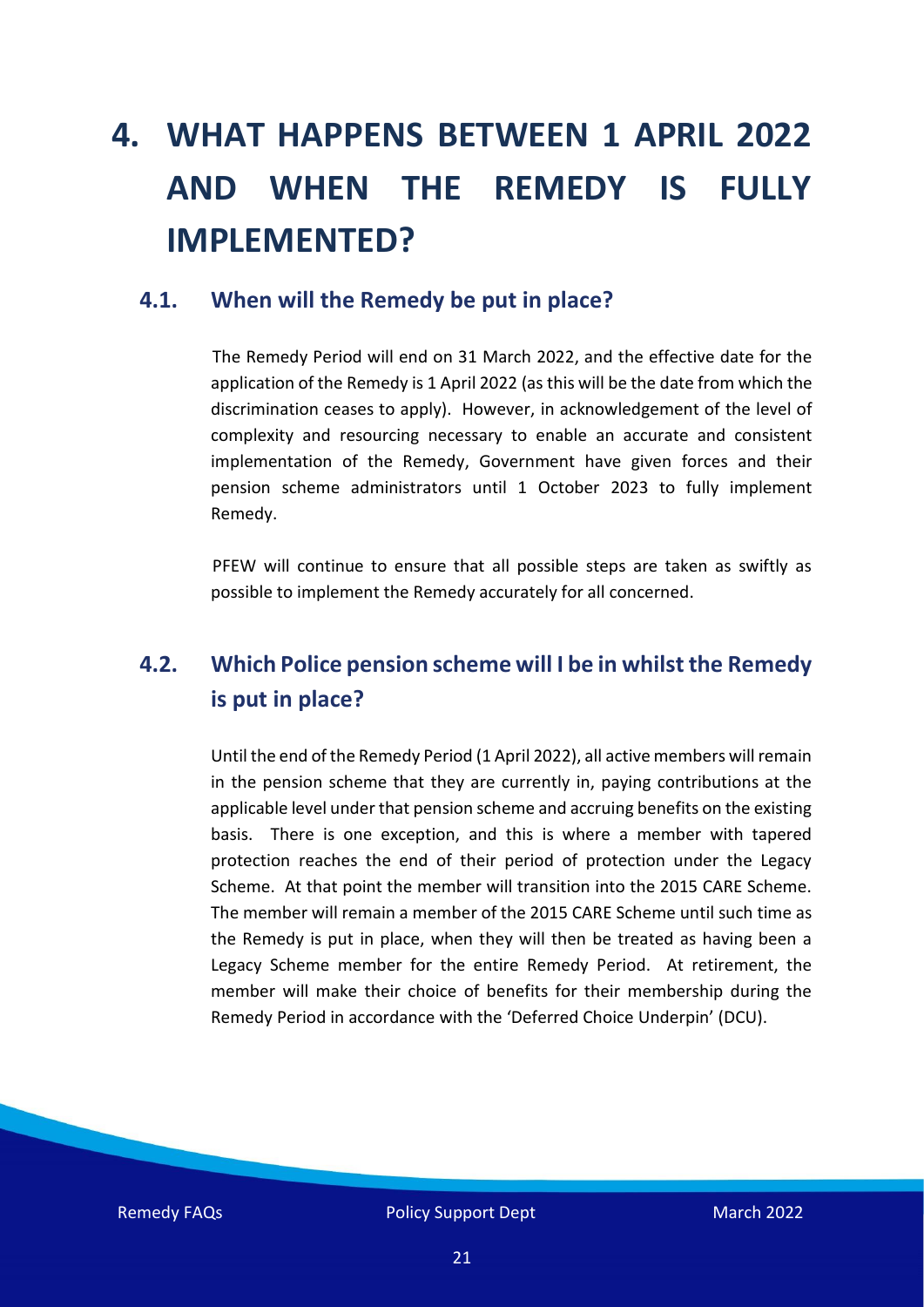During working groups amongst Scheme Advisory Board members, PFEW pointed out that it would be more logical to allow members who reach the end of their period of tapered protection to remain in their Legacy Scheme until the end of the Remedy Period. This would reduce the number of adjustments to be made to their contributions and tax position when the Remedy is fully implemented, and members are deemed to have been fully protected for the Remedy Period (due to be completed by 1 October 2023). As yet, PFEW have received no response from the Government to this recommendation.

With effect from 1 April 2022 all active members will be in the 2015 CARE Scheme and will pay the appropriate level of pension contributions, and accrue pension benefits under that scheme.

## <span id="page-21-0"></span>**4.3. Can I still transfer-in pension from an external (non-police) pension scheme?**

Yes, both Club and Non-Club Transfers can be accepted into the 2015 CARE Scheme, provided that the normal conditions in respect of such transfers are met.

A Club Transfer is where you are transferring pension benefits from another pension scheme which is a member of the Public Sector Transfer Club. Pension schemes that are members of the Club transfer pension benefits on special terms so that the member receives a similar level of pension in their new scheme compared to what they had earned in their previous scheme. Generally, transfers between pension schemes that are members of the Club will be more beneficial than transferring in or out of a non-Club pension scheme.

A non-Club Transfer is undertaken when a member transfers pension benefits where one or both of the pension schemes are not a member of the Club. In these instances, the pension to be transferred is converted into a Cash Equivalent Transfer Value (CETV) which, in practical terms, is a lump sum figure which represents the overall value of your pension benefits. The receiving pension scheme then converts the CETV value to additional benefits in your new scheme, but unlike transfers within the Club there is no guarantee that the transfer is conducted on an equivalent basis.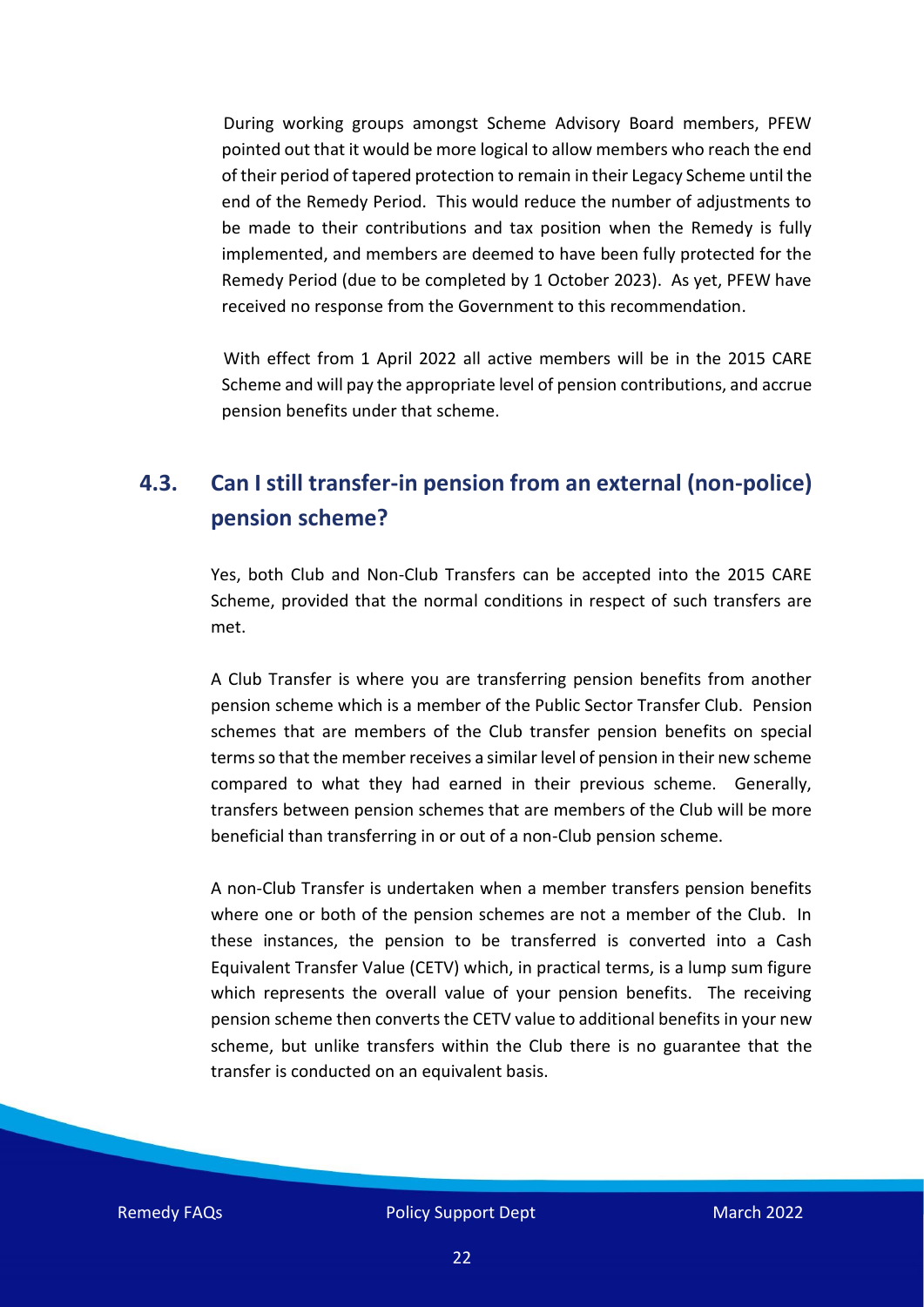# <span id="page-22-0"></span>**4.4. What happens to pension I have transferred-in during the Remedy Period?**

Members subject to the Remedy will **not** need to have made a choice between Legacy Scheme benefits or 2015 CARE Scheme benefits at the point they made the transfer in. The choice will be made at retirement in accordance with the 'Deferred Choice Underpin' (DCU), and when exercised the choice will relate to all pension benefits accrued during the Remedy Period, including benefits that have been transferred in.

If a transfer is made into the PPS 1987 or the NPPS 2006 a service credit will be granted, and if the transfer is made into the 2015 CARE Scheme a pension credit will be granted. PFEW await confirmation from the Government of how these transfers will be dealt with during the implementation of the Remedy, but it seems likely that any member who takes a transfer in to the 2015 CARE Scheme and who subsequently opts for Legacy Scheme benefits for the Remedy Period, will need to have their transfer-in recalculated to ascertain how much service credit they will receive in their Legacy Scheme.

For further details on transfers-in you should contact your force's pension administrator.

# <span id="page-22-1"></span>**4.5. What if I qualify for the Remedy but want to retire before it has been fully implemented?**

Officers imminently approaching retirement are referred to as Immediate Detriment (ID) members. Currently, pension scheme regulations do not make provision to allow ID members to make their choice of benefits in respect of the Remedy Period when they retire. Pension schemes are subject to legislation which prevents the application of discriminatory practices within schemes, which in theory permits forces/administrators to pay benefits in line with the Remedy. However, in practice, forces and their pension administrators are not yet ready to calculate and pay fully compliant Remedy benefits.

A member in scope of the Remedy, who is currently in the 2015 CARE Scheme, and wishes to take Legacy Scheme benefits for the Remedy Period is unable to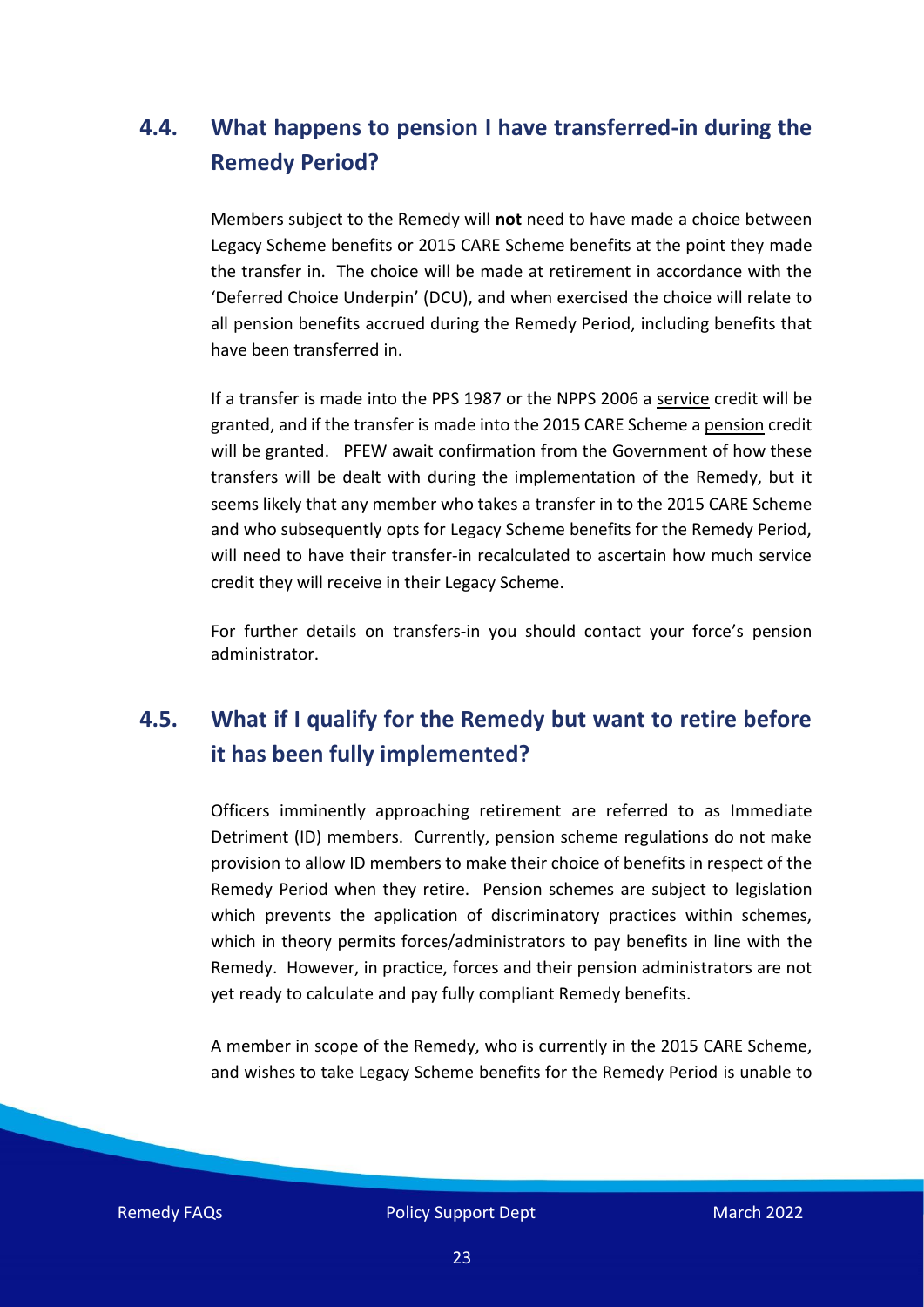do so as the pension regulations and other relevant legislation currently stand. Instead, if the member retires now, they will receive benefits calculated on the existing pre-Remedy basis (i.e. a mixture of Legacy Scheme and 2015 CARE Scheme benefits).

In August 2020 the Home Office (HO) circulated Immediate Detriment Guidance ('the ID Guidance') to forces and their pensions administrators, with a revised version issued in June 2021. The ID Guidance was aimed at encouraging forces to allow ID Members to retire on a basis that, whilst not fully compliant with the Remedy, would mean they could retire and receive a pension and lump sum that was much closer to the correct benefits they are due under Remedy. Unfortunately, the ID Guidance was problematic because parts of it were confusing and not comprehensive, which led to inconsistent application of the guidance – some forces were content to use it whilst others were not. Then, in November 2021 the ID Guidance was withdrawn by HMT on the basis that the tax position was significantly more complicated than had previously been thought, and so almost no forces are now using the advice that was contained in the ID Guidance.

Based on further legal advice, the NPCC have written to all chief constables to warn against using the ID Guidance at all.

Clearly this situation is far from ideal for officers wishing to plan for their future after retiring from the force. PFEW, along with the other staff associations have lobbied long and hard for this situation to be addressed and corrected as a priority – and continue to do so.

When the Remedy is fully implemented, at some point after October 2023, the member's benefits will be re-calculated and corrected to reflect their choice of Legacy Scheme benefits for the Remedy Period. The principle of putting members back in the situation they would have been in had the discrimination not occurred will continue to apply, and ultimately the member should not be any worse off in relation to the pension benefits they receive and any tax paid.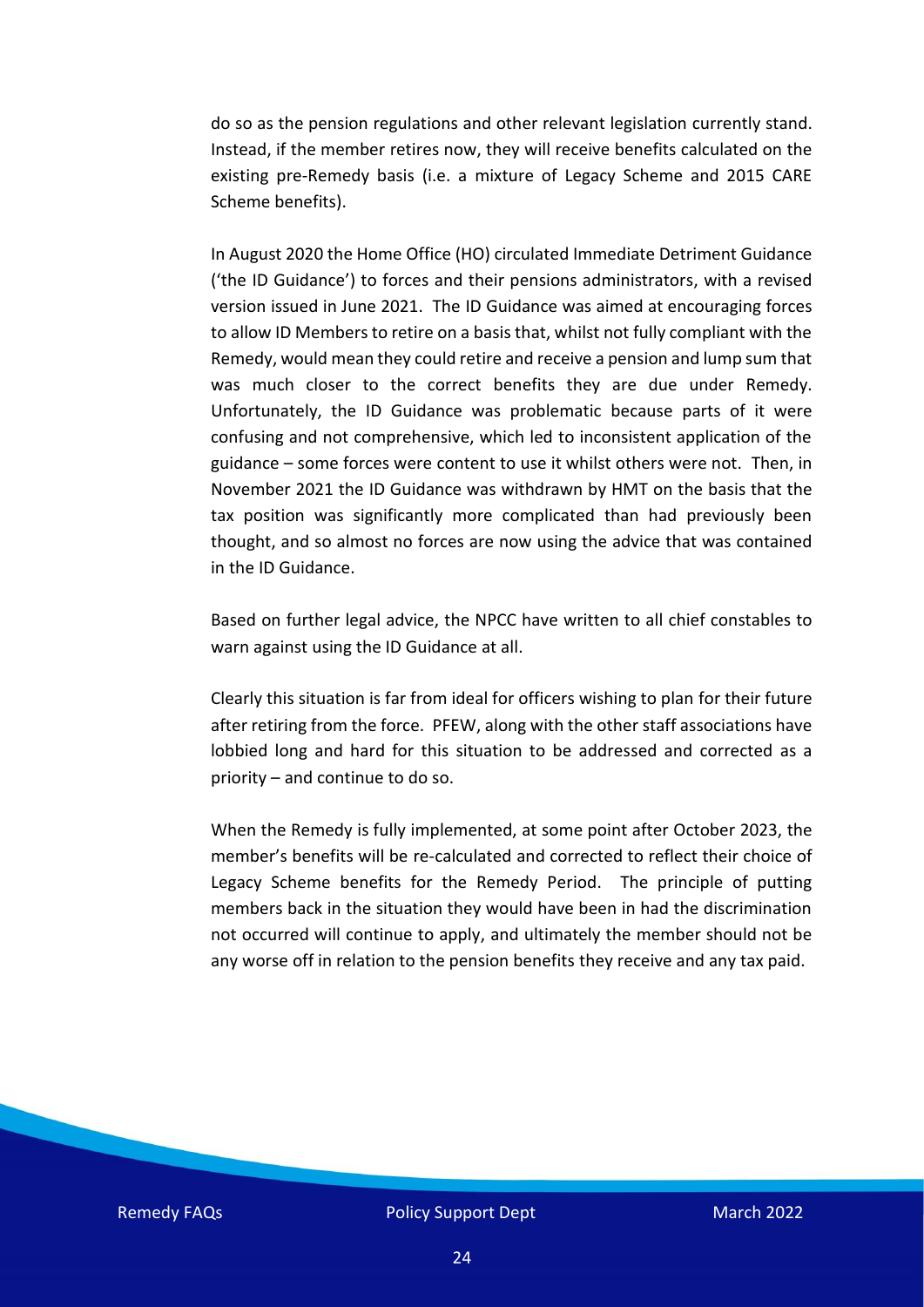# <span id="page-24-0"></span>**5. WHAT HAPPENS ONCE THE REMEDY IS IN PLACE?**

#### <span id="page-24-1"></span>**5.1. What scheme will I be in once the Remedy is in place?**

From 1 April 2022 all officers will be members of the 2015 CARE Scheme unless they choose to opt out of pension scheme membership. The 2015 CARE Scheme will be the only scheme available to members under which future benefits can be accrued. The introduction of the Remedy is designed to remove the unlawful discrimination caused by the transitional protections and, by only allowing future membership in the 2015 CARE Scheme from 1 April 2022 the Government avoid any further discrimination by ensuring that everyone is treated equally.

# <span id="page-24-2"></span>**5.2. What happens to my PPS 1987 benefits after I have been moved to the 2015 CARE Scheme?**

Member's benefits in the PPS 1987 will be protected in the following ways:

- The PPS 1987 pension will be calculated by reference to the final salary rules of that scheme i.e. calculated by reference to the final salary at the time of retirement ("Final Final" Salary) and not by reference to their salary at the date they move into the 2015 CARE Scheme;
- The accrual rate will not simply be  $60<sup>ths</sup>$ , but instead will be weighted to reflect the expectation of double accrual. This is known as "Weighted Accrual" – see  $5.3$  for further details;
- The PPS 1987 scheme pension can be accessed at the age/service point which applies in the PPS  $1987 -$  see [5.4](#page-27-0) for further details.

However, it is important to note that:

• Access to PPS 1987 benefits could be severely affected if a member opts out (before or after moving into the 2015 CARE Scheme). **PFEW strongly recommend that any member who is considering opting out seeks**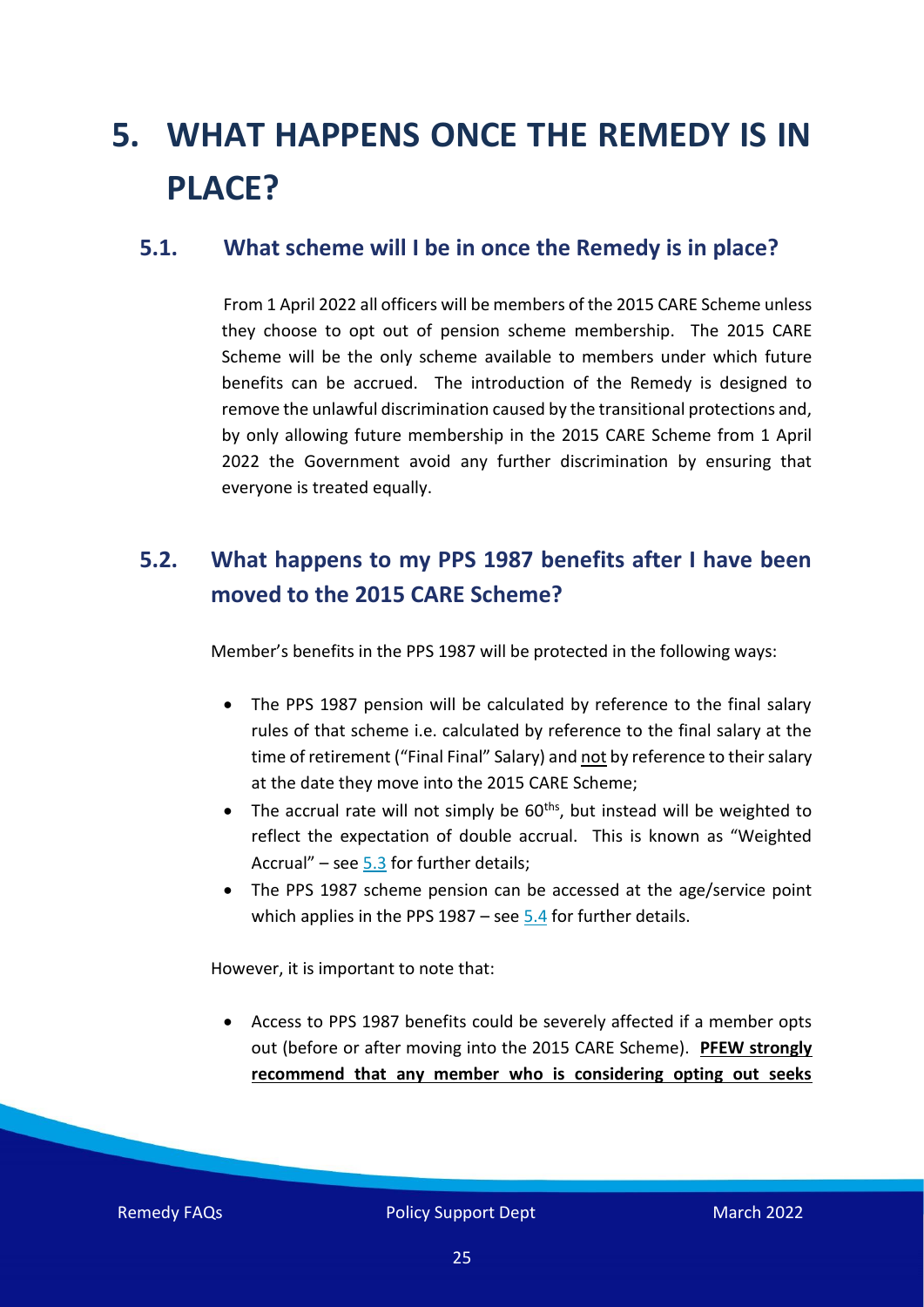#### **confirmation of the effects of doing thisfrom their pension administrator, and takes independent financial advice before making their decision;**

• The PPS 1987 pension can only be accessed by retiring. It will not be possible to take a PPS 1987 pension and continue to serve as a police officer.

#### <span id="page-25-0"></span>**5.3. How does Weighted Accrual work?**

Weighted Accrual is a beneficial feature of continuous scheme membership intended to address the double accrual that PPS 1987 members are eligible for (i.e. each year counting for  $2/60<sup>ths</sup>$ ) in the last ten years of their pensionable service.

To account for the double accrual that would have applied to PPS 1987 service, the accrual rate used to calculate PPS 1987 benefits is adjusted by including the member's entire pensionable service (PPS 1987 and 2015 CARE Scheme) in determining their accrual rate at retirement. This is a more beneficial formula than just using 60<sup>ths</sup>.

In PPS 1987, a member who served for 20 years or less has an accrual rate of 60ths, a member who served for 30 years, because of double accrual, has an average accrual rate of  $45<sup>ths</sup>$  (as  $40/60<sup>ths</sup>$  is the same as  $30/45<sup>ths</sup>$ ). A member who served for between 20 and 30 years had an average accrual rate somewhere between 45<sup>ths</sup> and 60<sup>ths</sup>.

The Weighted Accrual formula replicates the position in relation to the average accrual rate and applies that to the members' PPS 1987 service. The formula is:

Number of years' service in the PPS 1987 Scheme x Weighted Accrual rate x Final Final Salary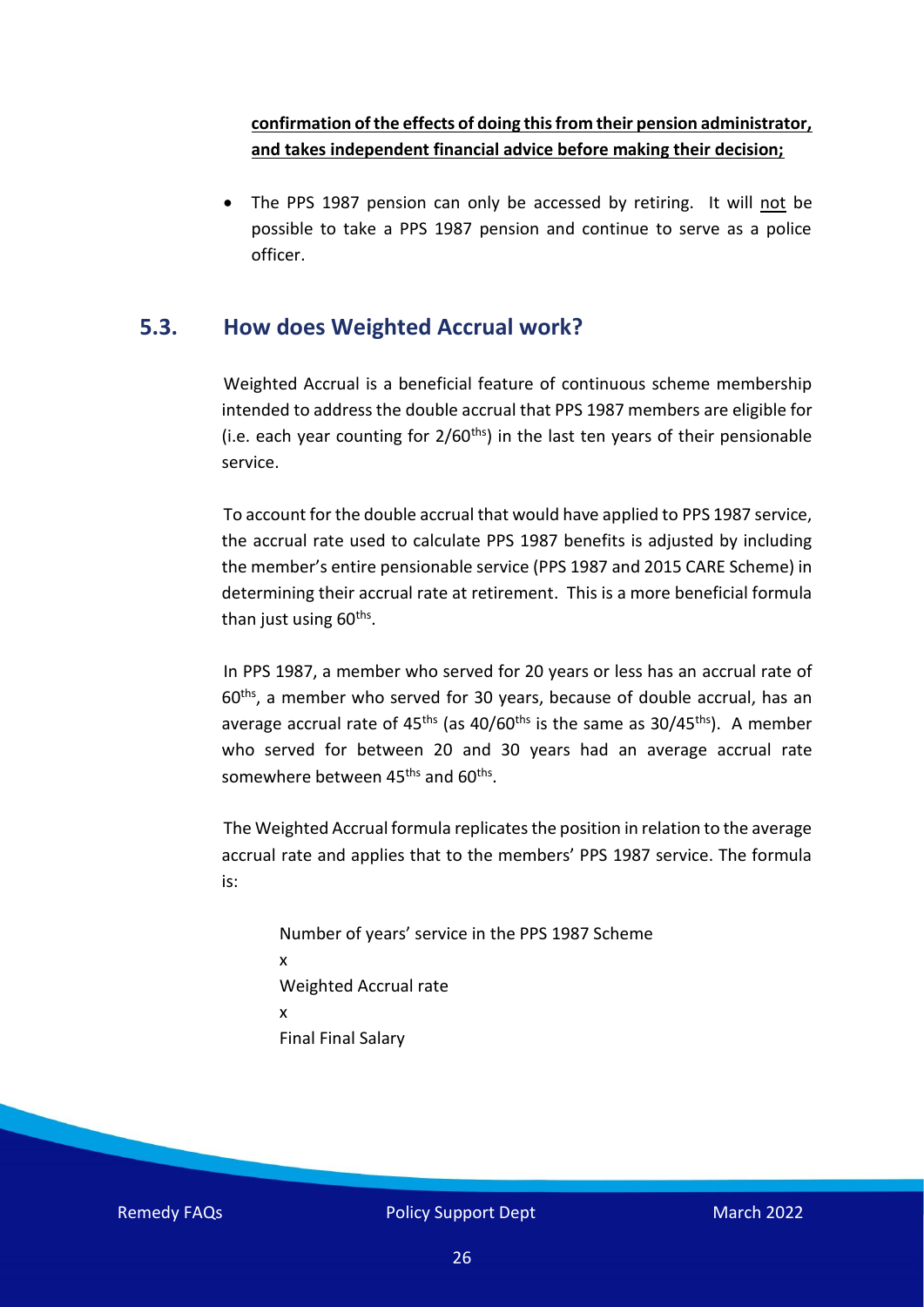The Weighted Accrual rate is:

Years that were or would have been at single accrual rate x 1/60<sup>th</sup> + Years that were or would have been at double accrual rate x 2/60<sup>ths</sup>

Divided by

Total number of years' pensionable service

Please note that no more than 30 years' service can count towards the Weighted Accrual rate.

#### **Example 1:**

An officer who works full-time and has 18 years' service in PPS 1987 and 12 years' service in the 2015 CARE Scheme will be entitled to a PPS 1987 pension calculated as  $18/45$ <sup>ths</sup> of their Final Final Salary, as opposed to  $60$ <sup>ths</sup>. This will be in addition to their pension accrued in the 2015 CARE Scheme.

#### **Example 2:**

An officer who has had part-time service will benefit from Weighted Accrual in the same way they would have done if their service had been full-time.

An officer who works part-time and has 18 years' service in PPS 1987 and 12 years' service in the 2015 CARE Scheme will be entitled to a PPS 1987 pension calculated as  $18/45^{\text{ths}}$  of their Final Final Salary, as opposed to  $60^{\text{ths}}$ . The amount of pension will then be calculated on a pro-rated basis. For example, if the officer worked 20 hours per week for the whole of their PPS 1987 service, the PPS 1987 pension would be 9/45<sup>ths</sup>. Again, this will be in addition to their pension accrued in the 2015 CARE Scheme.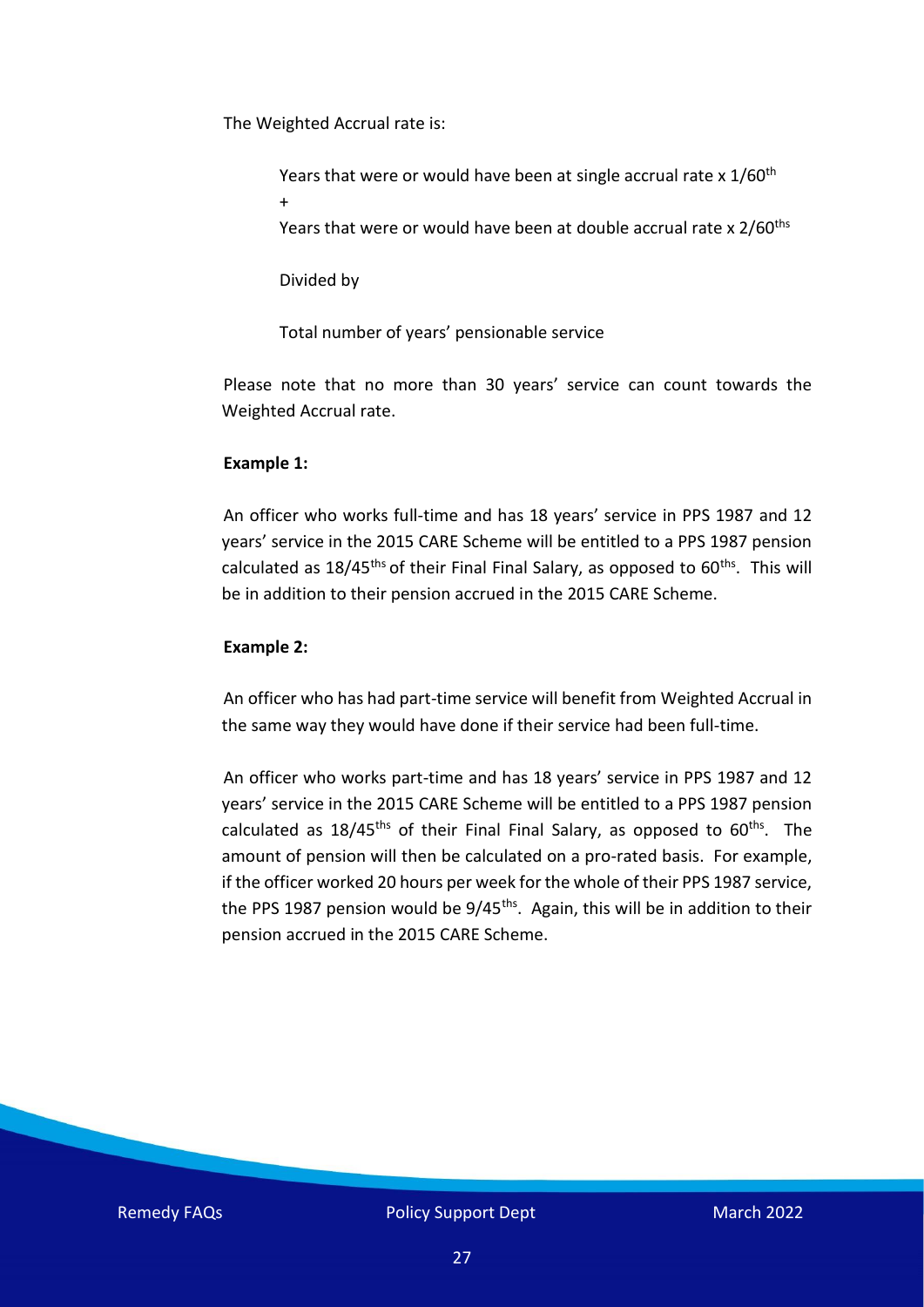#### <span id="page-27-0"></span>**5.4. When can I start to receive my PPS 1987 pension?**

At the same age/service point that would have applied in PPS 1987. Therefore:

- Immediately after 30 years' Pensionable Service; or
- From age 50 with at least 25 years' Pensionable Service; or
- From your voluntary retirement age as per Regulation A4 of the Police Pensions Regulations 1987. This will be age 55 for constables, sergeants and MPS inspecting ranks, and age 60 for the inspecting ranks outside of the MPS.

For the purposes of putting the PPS 1987 pension into payment, pensionable service in the PPS 1987 and the 2015 CARE Scheme is combined. However, if an officer does not remain a member of the 2015 CARE Scheme then they will stop accruing pensionable service both in that scheme and for the purposes of building up the combined service they need in order to reach the length of service/age at which they can retire and receive their PPS 1987 pension (see explanation above).

A PPS 1987 pension cannot be paid before retirement from police service.

# <span id="page-27-1"></span>**5.5. When I retire and access my PPS 1987 pension can I take my 2015 CARE Scheme pension at the same time?**

Whether a member can access both their PPS 1987 and 2015 CARE Scheme benefits at the same time depends upon their age at the date of retirement. The information outlined below applies to retirement from active membership only.

The earliest date from which a pension from the 2015 CARE Scheme can be put into payment is age 55. If a member chooses to retire and commence receipt of their PPS 1987 pension before reaching the age of 55, then the 2015 CARE Scheme pension becomes a deferred pension payable from their State Pension Age. Once they reach age 55, the 2015 CARE Scheme pension can be put into payment at any time, but it will be subject to an actuarial reduction for early payment prior to State Pension Age.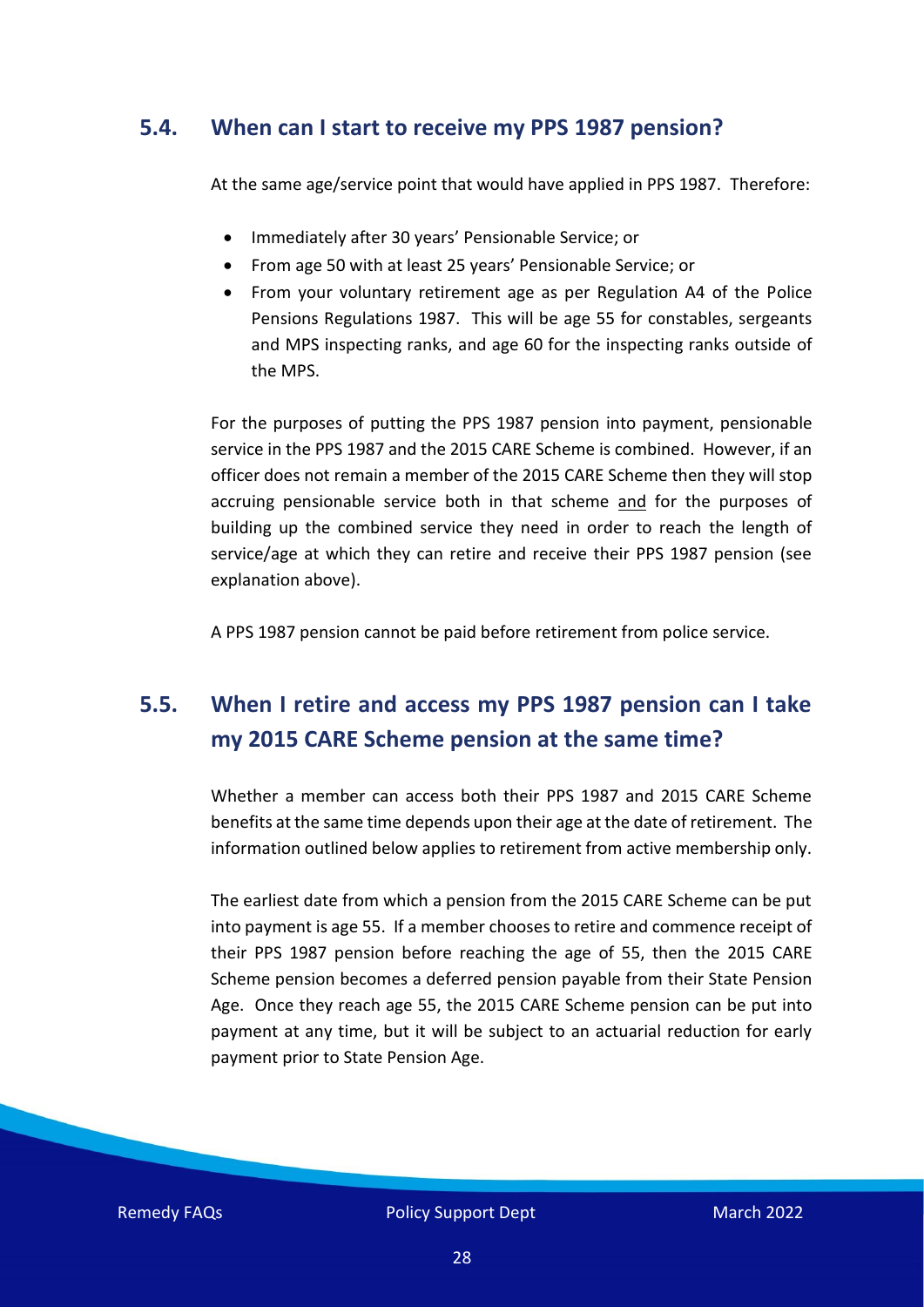If a member retires aged at least 55, it is possible for the 2015 CARE Scheme pension to be put into payment at the same time as their PPS 1987 pension. In this instance, the 2015 CARE Scheme pension will be subject to an actuarial reduction for early payment prior to the 2015 CARE Scheme Normal Pension Age of 60. If the member chooses not to put the 2015 CARE Scheme pension into payment at the same time, it becomes a deferred pension payable from their State Pension Age.

### <span id="page-28-0"></span>**5.6. How does the Remedy affect the commuted lump sum from PPS 1987?**

The PPS 1987 permits members to permanently exchange ("commute") part of their pension for a cash lump sum. The lump sum is tax free, and its value is based on age-based commutation factors prepared by the scheme actuary. In most circumstances members can commute up to 25% of their initial gross annual pension for a lump sum. However, in certain circumstances commutation is limited to 2.25x the initial gross annual pension.

The PPS 1987 Scheme rules will still apply to the commutation of the PPS 1987 pension when the Remedy is implemented. If, at retirement, a member chooses to receive PPS 1987 benefits for the Remedy Period, the rules around commutation of pension apply as they would had the member never left the PPS 1987 Scheme.

Whether a member can commute 25% of their pension or a sum limited to 2.25x their initial gross annual pension will depend (as now) on their circumstances. For the purposes of determining whether a member has sufficient pensionable service to be able to commute 25% rather than 2.25x pension, pensionable service in the 2015 CARE Scheme will count. However, please note that the 2015 CARE Scheme pension **cannot** be commuted on PPS 1987 terms.

The PPS 1987 commutation factors (used to convert pension into lump sum) will continue to be applied on the basis of actuarial tables prepared by the scheme actuary.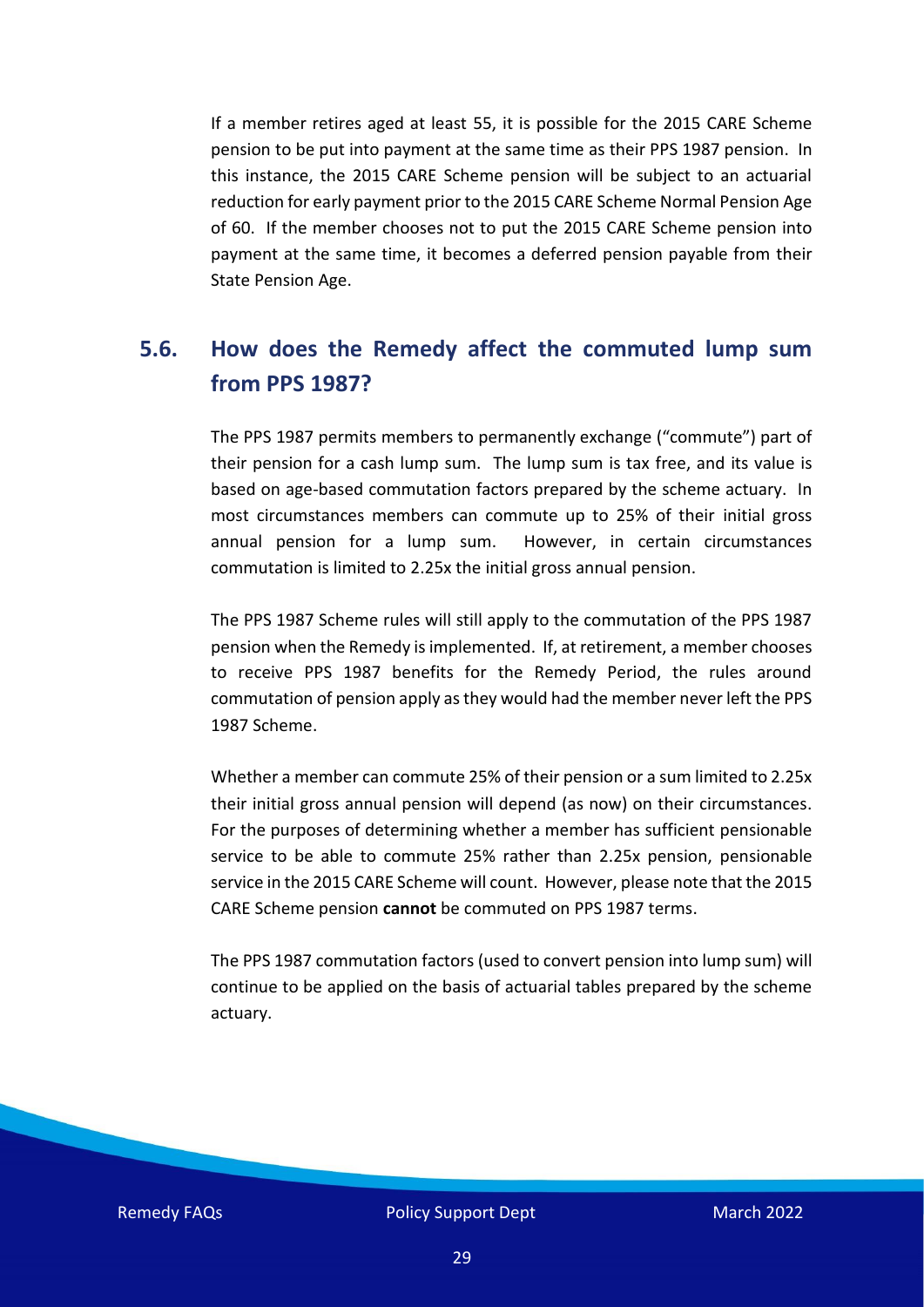#### **Example 1:**

An officer who works full-time and has 19 years' service in PPS 1987 (this includes the 7 years' service during the Remedy Period) and 11 years' service in the 2015 CARE Scheme will have completed 30 years' pensionable service overall and therefore is entitled to commute up to 25% of their PPS 1987 pension. The 2015 CARE Scheme pension, including any commutation of that pension will be payable in addition to the PPS 1987 pension. See [5.5](#page-27-1) for an explanation of when the 2015 CARE Scheme pension can be put into payment.

#### **Example 2:**

For the purposes of assessing whether an officer with part-time service meets the service threshold for commutation, part-time service is counted the same as full-time service. This does not affect the fact that part-time pensionable service will be assessed on a pro-rata basis when calculating the pension.

An officer who works part-time (average of 20 hours per week until 1 April 2015, then full-time until retirement) and has 19 years' service in PPS 1987 (this includes the 7 years' service during the Remedy Period) and 11 years' service in the 2015 CARE Scheme will be deemed to have completed 30 years' pensionable service overall (for the purposes of qualifying to commute 25% rather than 2.25x their initial pension) and is therefore entitled to commute up to 25% of their PPS 1987 pension. The 2015 CARE Scheme pension, including any commutation of that pension according to the separate commutation rules in the 2015 CARE Scheme will be payable in addition to the PPS 1987 pension.

## <span id="page-29-0"></span>**5.7. What happens to my NPPS 2006 benefits after I have been moved to the 2015 CARE Scheme?**

Member's benefits in the NPPS 2006 will be protected in the following ways:

• The NPPS 2006 pension and lump sum will be calculated by reference to the final salary rules of that scheme i.e. calculated by reference to the final salary at the time of retirement ("Final Final" Salary) and not by reference to their salary at the point they move into the 2015 CARE Scheme;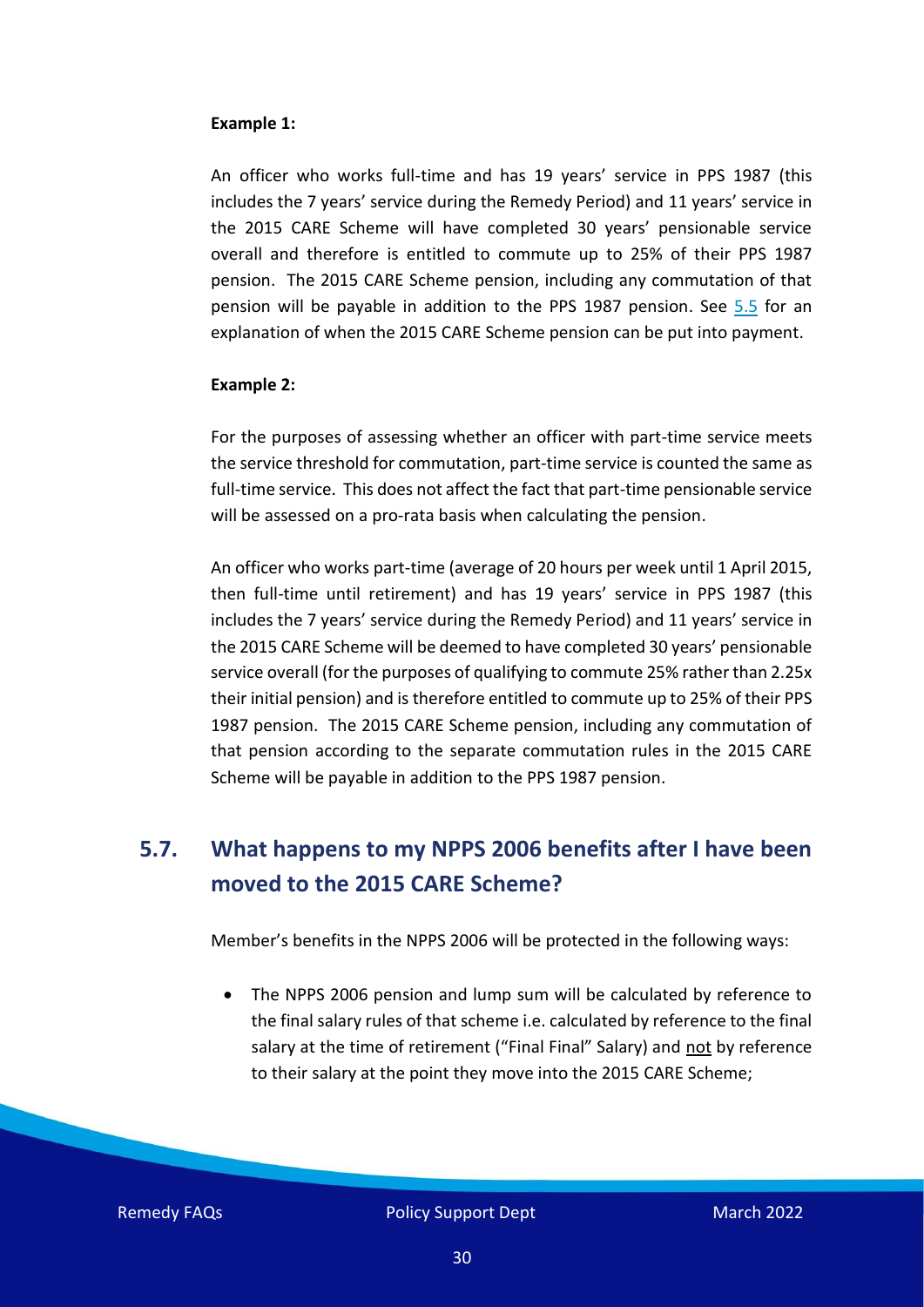• The NPPS 2006 scheme pension can be accessed from age 55.

However, it is important to note that:

- The ability to access the NPPS 2006 pension at age 55 requires the member to remain in the 2015 CARE Scheme once they have been moved into that scheme (i.e. maintain continuous pensionable service); and
- The NPPS 2006 pension can only be accessed by retiring. It is not possible to put the NPPS 2006 pension into payment and continue to serve as a police officer.

# <span id="page-30-0"></span>**5.8. If I retire at age 55 can I access my NPPS 2006 pension and 2015 CARE Scheme at the same time?**

Yes, the 2015 CARE Scheme pension can be put into payment at any point from age 55. However, it will be subject to an actuarial reduction for early payment prior to the 2015 CARE Scheme Normal Retirement Age of 60.

However, if a member chooses not to put their 2015 CARE Scheme pension into payment at the same time as their NPPS 2006 benefits, it becomes a deferred pension which is payable from State Pension Age. If the member subsequently opts to put their 2015 CARE Scheme pension into payment before State Pension Age, it will be actuarially reduced for early payment prior to State Pension Age.

# <span id="page-30-1"></span>**5.9. What happens if I have PPS 1987 or NPPS 2006 service, but I am ill-health retired from the 2015 CARE Scheme?**

If a member is ill-health retired, they will need to exercise a choice of benefits for the Remedy Period before doing so, in accordance with the 'Deferred Choice Underpin' approach to Remedy.

Members with Legacy Scheme benefits who are ill-health retired from the 2015 CARE Scheme will receive a pension calculated using a "two pot" approach which recognises the service and accrued benefits from both schemes.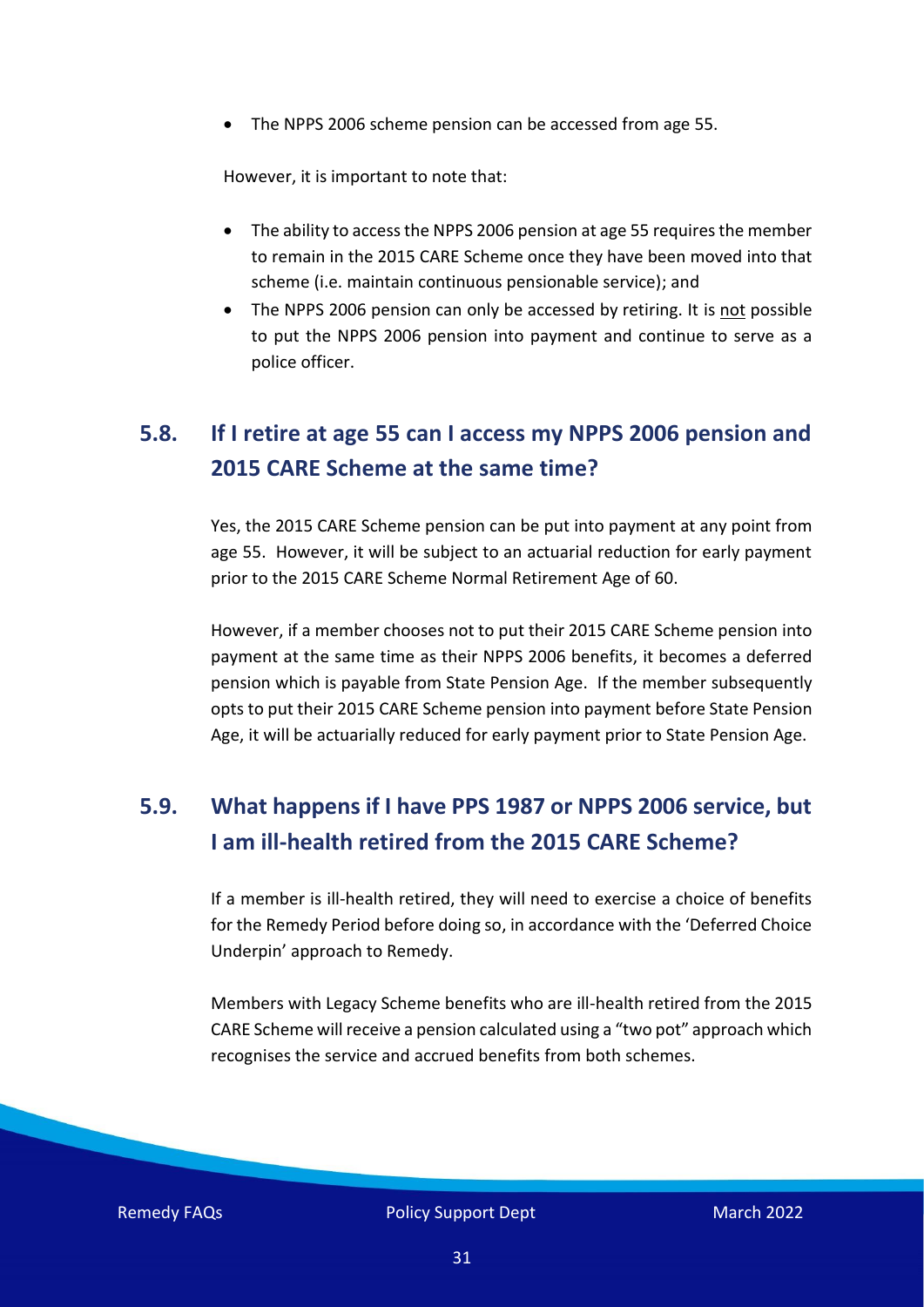A former member of PPS 1987 will be eligible to receive:

(a) Their entitlement to an ill-health pension from the 2015 CARE Scheme;

and

- (b) The better of:
	- The ill-health pension they would have received if they had been illhealth retired on their last day in PPS 1987 (which will include the Remedy Period if they opted for Legacy Scheme benefits under the 'Deferred Choice Underpin' approach to Remedy);

or

• The PPS 1987 pension that would have been payable on retirement from the PPS 1987, applying Weighted Accrual to that PPS 1987 service (which will include the Remedy Period if they opted for Legacy Scheme benefits under the 'Deferred Choice Underpin' approach to Remedy).

A former member of NPPS 2006 will be eligible to receive:

(a) Their entitlement to an ill-health pension from the 2015 CARE Scheme;

#### and

(b) The lower-tier ill-health pension (and lump sum) from the NPPS 2006 Scheme (which will include the Remedy Period if they opted for Legacy Scheme benefits under the 'Deferred Choice Underpin' approach to Remedy).

In respect of the ill-health pension which is payable from the 2015 CARE Scheme, for the purposes of calculating whether you have 5 years' service (which is relevant for the calculation of any upper-tier ill-health pension):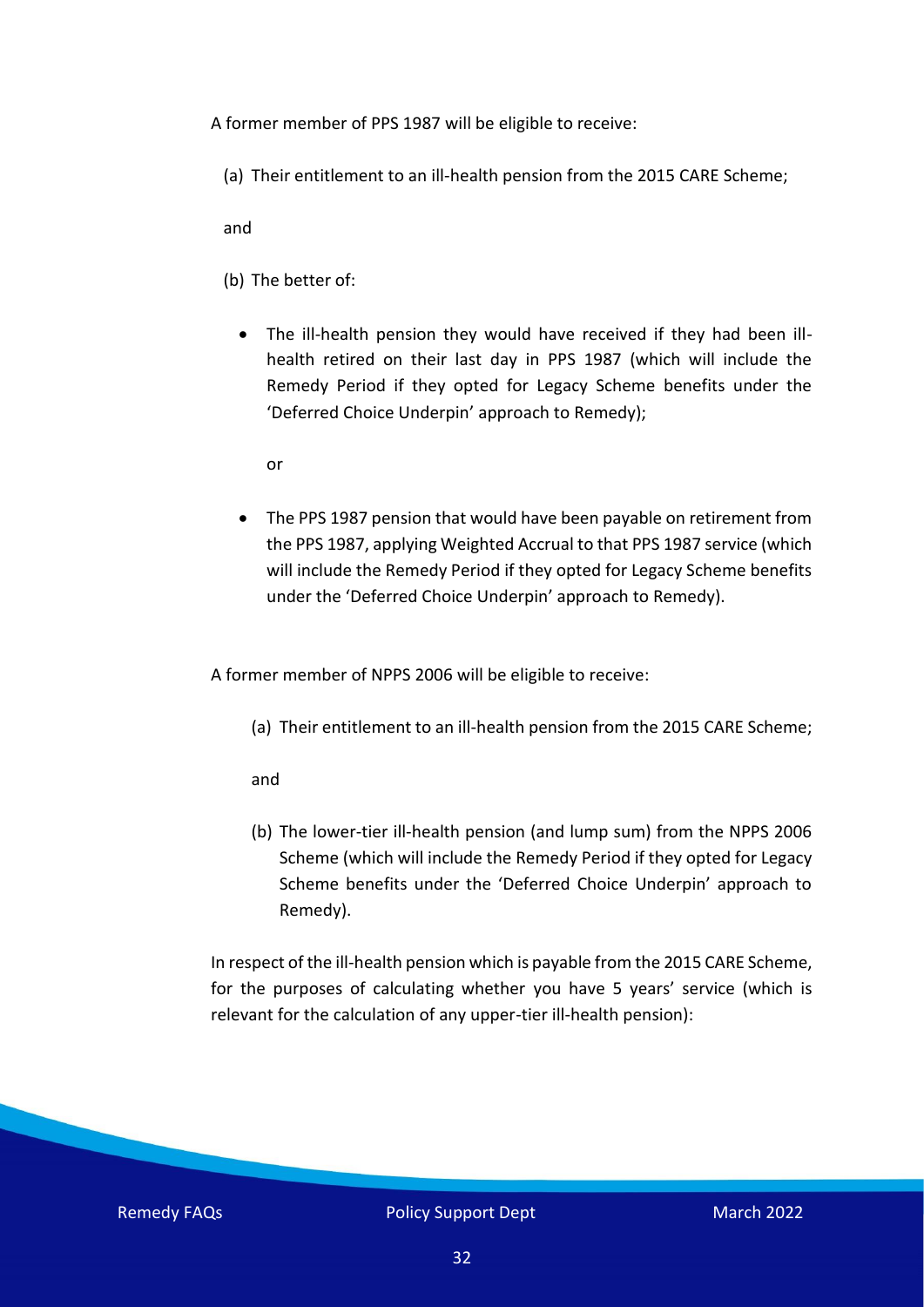- (a) If you are a former member of PPS 1987, only service in the 2015 CARE Scheme counts;
- (b) If you are a former member of NPPS 2006, service in both the NPPS 2006 and 2015 CARE Schemes counts.

The effect of the provisions explained above is that any former member of the PPS 1987 or NPPS 2006 who is medically retired whilst a member of the 2015 CARE Scheme should be no worse off than if they had been medically retired on their last day in their Legacy Scheme. Whilst the precise position will depend on individual circumstances, such members should be better off, as they will have accrued further benefits under the 2015 CARE Scheme.

# <span id="page-32-0"></span>**5.10. Is the ill-health retirement process in the 2015 CARE Scheme different to the processes in the PPS 1987 and NPPS 2006 Schemes?**

The ill-health retirement process in the 2015 CARE Scheme is very similar to the processes in the PPS 1987 and NPPS 2006 Schemes; both NPPS 2006 and the 2015 CARE Scheme have two tiers for ill-health pensions.

However, there are some differences. A member can only be medically retired if the doctor who they are referred to for consideration, the Selected Medical Practitioner (SMP), or a Police Medical Appeal Board (PMAB), determines that they are permanently medically unfit for performing the ordinary duties of a member of the force. The term "permanently disabled" has changed to "permanently medically unfit" in the 2015 CARE Scheme, but the meaning remains the same. Permanent in this context means until Normal Pension Age (60), or death if that is earlier. However, the chief officer has discretion to retain a member in the force rather than medically retire them.

If the SMP or PMAB determines that a member is permanently medically unfit for the ordinary duties of an officer, and the chief officer decides to retire them, they will be entitled to an ill-health pension.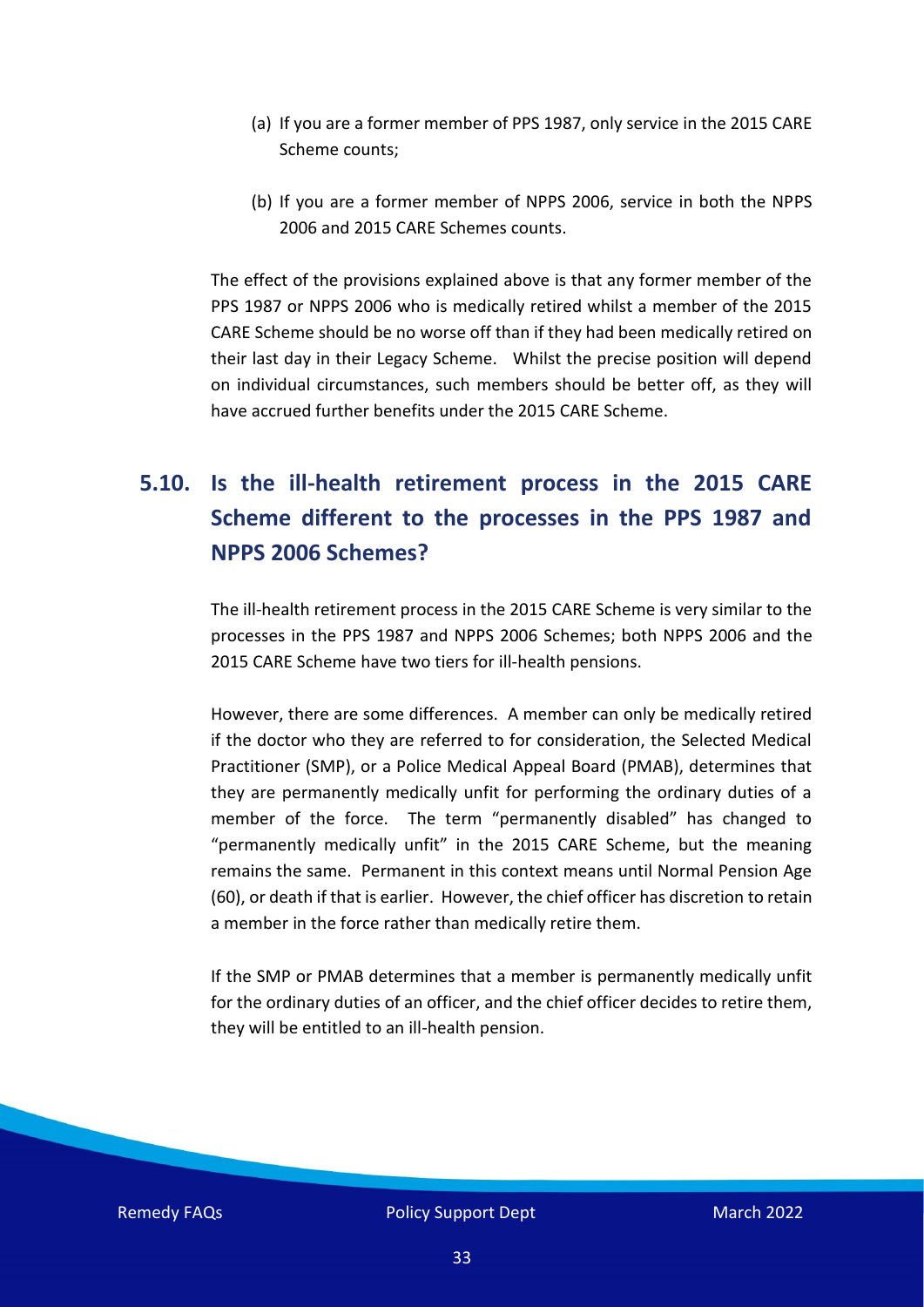# <span id="page-33-1"></span>**6. FURTHER INFORMATION**

# <span id="page-33-0"></span>**6.1. What are the advantages of continuing active membership of the 2015 CARE Scheme from 1 April 2022 rather than opting out?**

There are many advantages to membership of the 2015 CARE Scheme:

- Members build up benefits towards their retirement in an arrangement which is sponsored by and underwritten by the Government and the tax payer.
- Members receive tax relief on the contributions they pay.
- The force pays substantial contributions towards providing the pension benefits under the scheme. These are only payable into the 2015 CARE Scheme; **the force will not contribute towards any individual or personal pension arrangements.**
- The pension built up in the 2015 CARE Scheme will be revalued each year until retirement at the more generous rate of CPI + 1.25% (whereas deferred pensions are revalued at CPI only).
- Active members can access their pension benefits at an earlier age than would be the case if they had opted out and became a deferred member (deferred pensions from the 2015 CARE Scheme are payable from State Pension Age, which is currently in the process of increasing to 68), from NPPS 2006 at 65 and from PPS 1987 from 60.
- If a member becomes permanently medically unfit and had to retire from the force earlier than planned, the scheme provides benefits to support them.
- If a member unfortunately dies whilst an active member of the pension scheme, benefits (pension and lump sum) are provided for their surviving dependants.
- If a member has pension benefits accrued under PPS 1987 or NPPS 2006, the calculation of those benefits will be based on their Final Final Salary (i.e. their salary at the time when they eventually leave the 2015 CARE Scheme).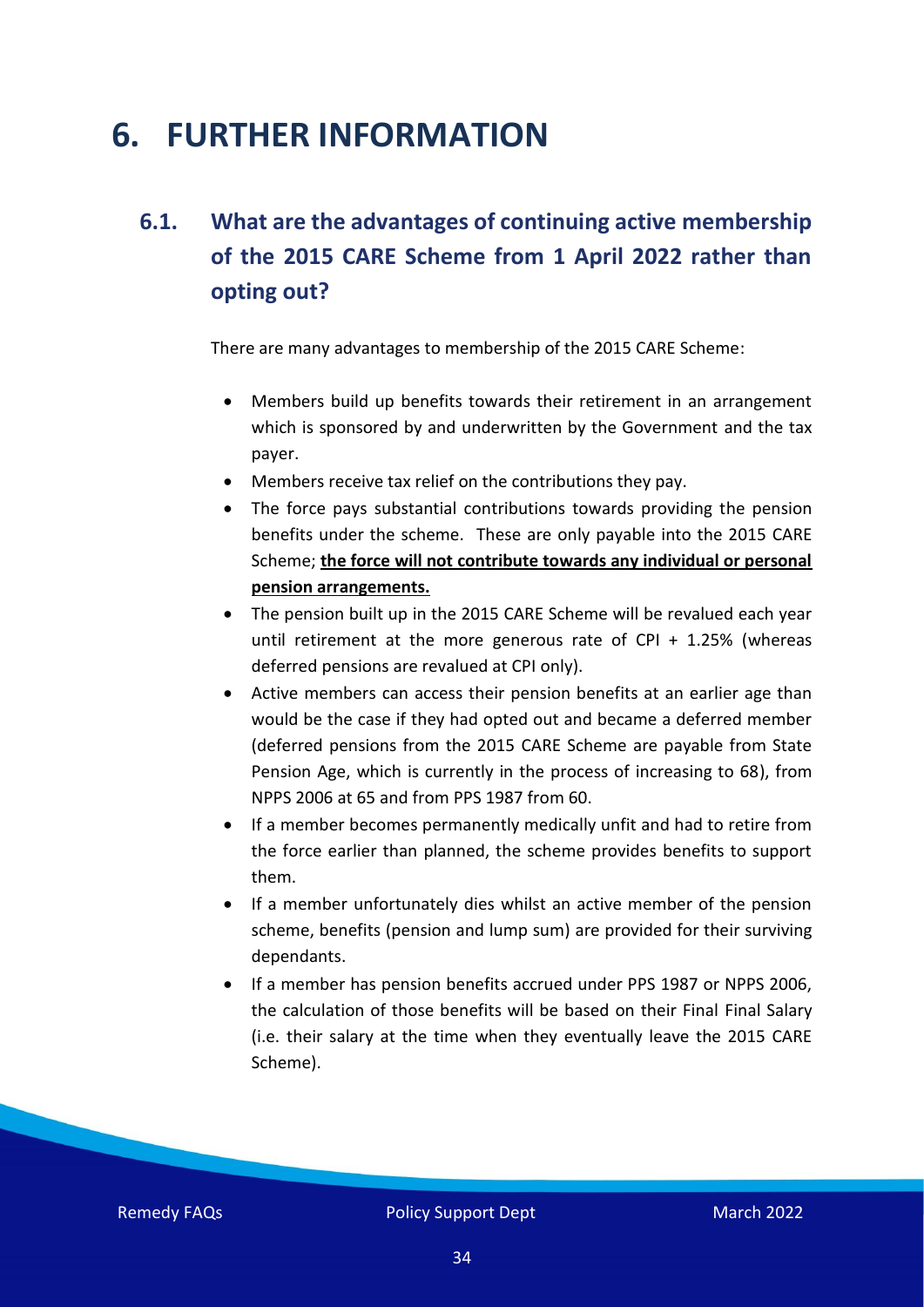• If a member has pension benefits accrued under PPS 1987 they will continue to benefit from the provision of Weighted Accrual.

#### <span id="page-34-0"></span>**6.2. Where can I find out more about the 2015 CARE Scheme?**

The Members' Guide for the 2015 CARE Scheme can be found [here.](https://www.gov.uk/government/publications/the-police-pensions-scheme-2015-members-guide) However, please bear in mind that the guide needs to be amended to reflect Remedy and is therefore not up to date.

# <span id="page-34-1"></span>**6.3. When will I receive a pension benefit statement that reflects Remedy and illustrates my choice of benefits for the Remedy Period?**

The legislation providing for the introduction of the Remedy will include a requirement for force pensions administrators to provide members with benefit statements showing the implications of the Remedy and thus both sets of potential benefits for the Remedy Period. Unfortunately, the legislation will not require administrators to issue the first Remedy compliant benefit statement until the end of March 2025. This is eighteen months after the date for implementation of the Remedy (October 2023) and three years after the effective date of the Remedy (1 April 2022).

PFEW believes this extended delay to the provision of appropriate information to be wholly unacceptable and have made clear its dissatisfaction and concerns about this.

# <span id="page-34-2"></span>**6.4. Will a Remedy pension calculator be provided for members to use?**

Yes. The current version of the calculator is available to current or former members of the PPS 1987 scheme only. The calculator is a work in progress and future versions are planned to include NPPS 2006 scheme members.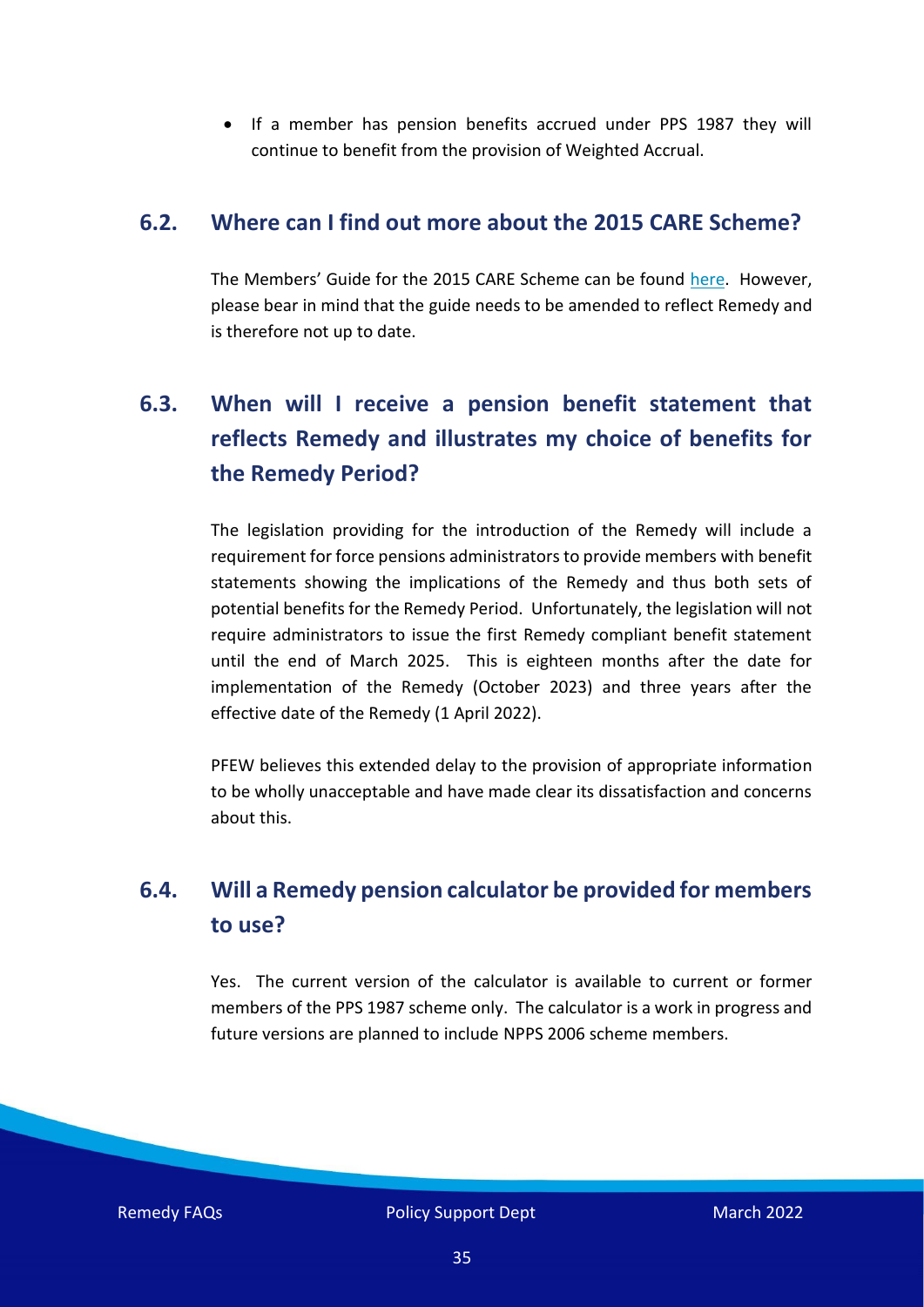Members should be aware that the calculator is for guidance only and the information provided is an estimate. It is not intended to provide financial advice. Please click [here](https://www.myownpension.co.uk/mccloud/) for the PPS 1987 police retirement calculator.

## <span id="page-35-0"></span>**6.5. Will the Police Federation of England and Wales (PFEW) be providing more information?**

In producing these FAQs, PFEW have tried to anticipate the sort of questions our members will want to have answered. There are a number of areas where Government policy and the details of implementation are still being formulated which it has therefore not been possible to cover in these FAQs. As more details emerge, PFEW will communicate with members about the progression of the Remedy and its impact on the membership.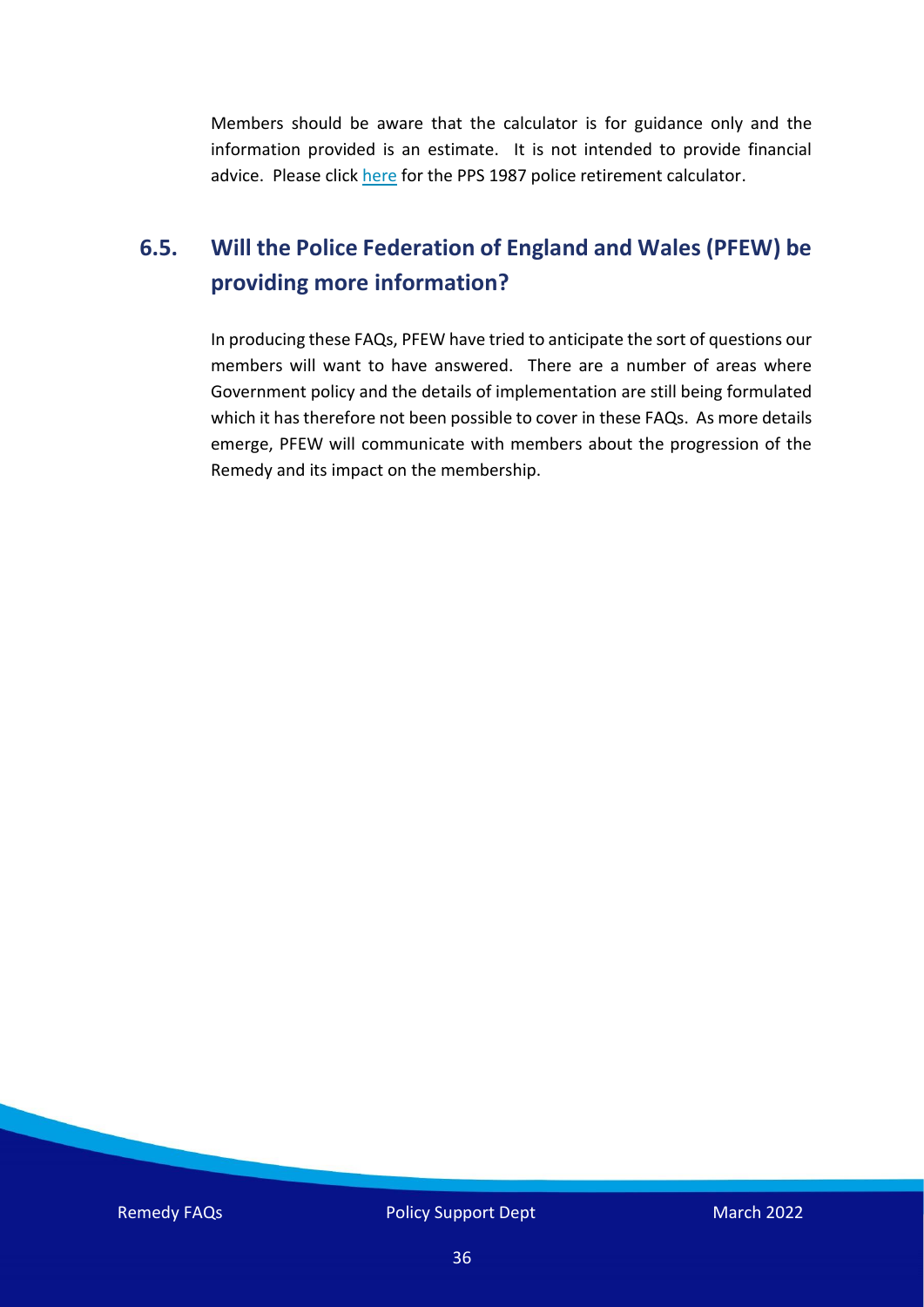# <span id="page-36-0"></span>**7. GLOSSARY OF TERMS**

| 2015 CARE Scheme                | The pension scheme established by the Police Pensions<br>Regulations 2015                                                                                                                                                                                |
|---------------------------------|----------------------------------------------------------------------------------------------------------------------------------------------------------------------------------------------------------------------------------------------------------|
| <b>Accrual Rate</b>             | The rate at which pension builds up with increases of<br>pensionable service (expressed as a fraction)                                                                                                                                                   |
| <b>Aarons</b>                   | The legal case confirming unlawful discrimination under<br>the police pension scheme as a result of the Transitional<br>Protections                                                                                                                      |
| <b>Active Member</b>            | A serving officer who is contributing to one of the police<br>pension schemes and accruing benefits under that<br>scheme in respect of current service                                                                                                   |
| <b>Actuarial Reduction</b>      | A reduction made to pension benefits, applied when the<br>pension is taken early, to recognise that the pension is<br>in payment earlier and will therefore be paid for longer                                                                           |
| <b>CARE Scheme</b>              | A Career-Average Revalued Earnings scheme is a form of<br>defined benefit pension scheme whereby the pension is<br>based on pensionable earnings throughout a career,<br>instead of at or near retirement                                                |
| <b>Career Break</b>             | A period of unpaid leave under the determination at<br>Annex OO for Regulation 33 of Police Regulations 2003                                                                                                                                             |
| <b>Club Transfer</b>            | A transfer of pension rights between pension schemes<br>which are part of the arrangement between public<br>service schemes which enables the making of transfers<br>on favourable terms                                                                 |
| <b>CPI</b>                      | The Consumer Prices Index; a measure of inflation                                                                                                                                                                                                        |
| <b>Deferred Choice Underpin</b> | The method for the application of the Remedy adopted<br>by Government following consultation.<br>This is also<br>known as the DCU and allows members in scope of the<br>Remedy to make a choice of their benefits for the<br>Remedy Period at retirement |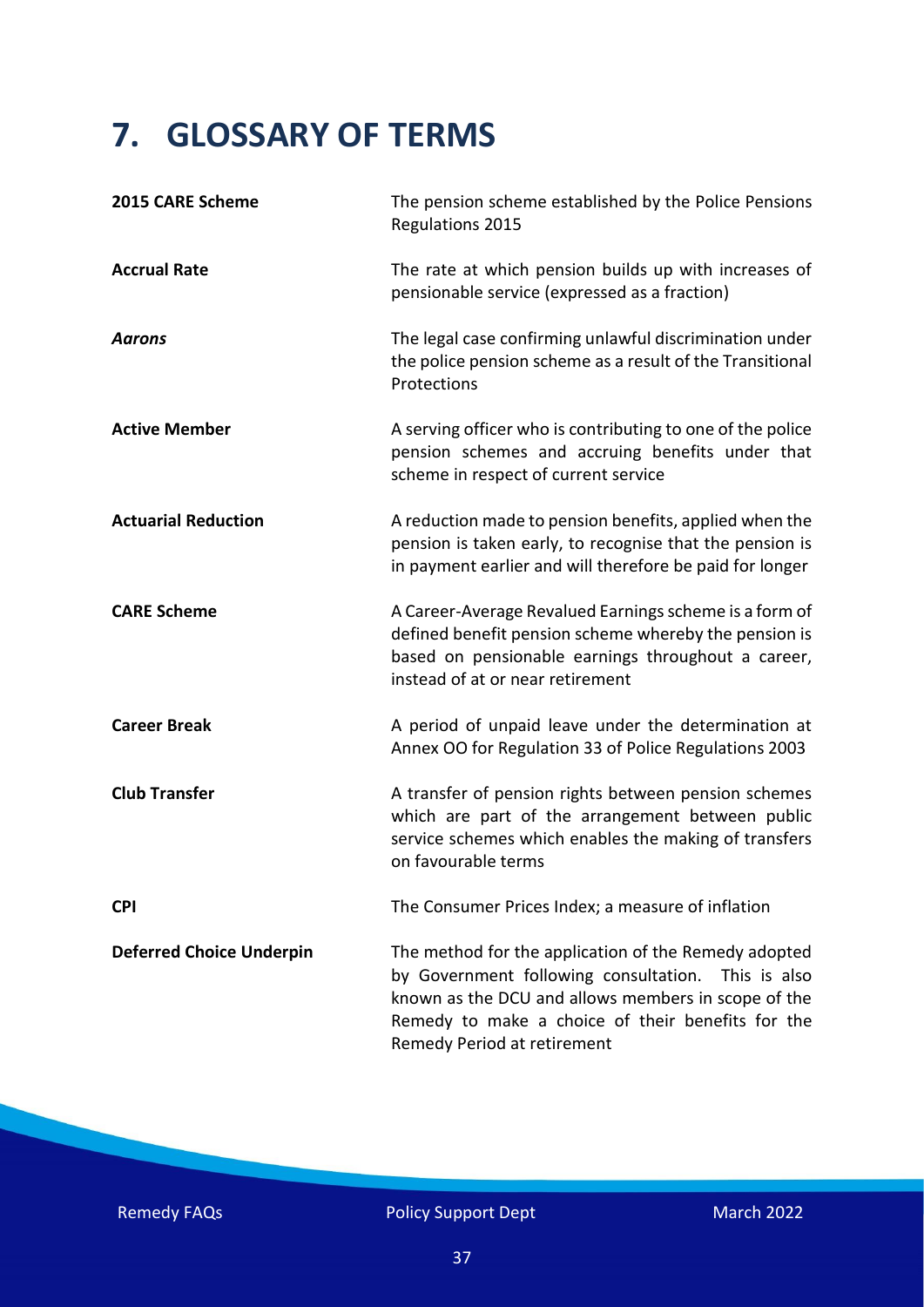| <b>Deferred Pension</b>             | A benefit relating to the past service of members of one<br>of the police pension schemes who are no longer Active<br>Members but have not yet retired                                                                                                                                                                                                                                                                                                                                                                                |
|-------------------------------------|---------------------------------------------------------------------------------------------------------------------------------------------------------------------------------------------------------------------------------------------------------------------------------------------------------------------------------------------------------------------------------------------------------------------------------------------------------------------------------------------------------------------------------------|
| <b>Defined Benefit Scheme</b>       | A scheme in which the benefits are defined in the<br>scheme rules or regulations and accrue independently<br>of the contributions payable and investment returns<br>(where applicable). Most commonly, the benefits are<br>related to members' earnings and the length of<br>pensionable service at the date of retirement or leaving.<br>Final salary and CARE schemes are both defined benefit<br>schemes                                                                                                                           |
| <b>Double Accrual</b>               | A feature of the Police Pension Scheme 1987 whereby<br>pension accrues at the rate of 1/60 <sup>th</sup> for the first 20<br>years of pensionable service, but accrual then doubles<br>to 2/60 <sup>ths</sup> for the last ten years                                                                                                                                                                                                                                                                                                  |
| <b>Final Final Salary</b>           | Police Pension Scheme 1987 (PPS 1987) and New Police<br>Pension Scheme 2006 (NPPS 2006) members who<br>become members of the 2015 CARE Scheme will have<br>their PPS 1987 and NPPS 2006 benefits calculated by<br>reference to their final salary at the point of retirement,<br>and not by reference to their final salary when they<br>move into the 2015 CARE Scheme                                                                                                                                                               |
| <b>Full Transitional Protection</b> | A protection introduced in April 2015 which enabled PPS<br>1987 and NPPS 2006 members to remain in those<br>schemes and therefore not become members of the<br>2015 CARE Scheme. This protection has subsequently<br>been found to have been unlawfully age discriminatory<br>against younger members                                                                                                                                                                                                                                 |
| <b>Immediate Detriment (ID)</b>     | The disadvantage caused to members who are in scope<br>of Remedy and who retire from service and take their<br>pension before the point at which Remedy has been<br>fully implemented. They will be retired in accordance<br>with the existing governing regulations rather than<br>being able to retire with Remedy compliant benefits and<br>therefore will suffer this detriment.<br>The benefits<br>payable to such members will, once Remedy is fully<br>implemented, be revisited and corrected to be fully<br>Remedy compliant |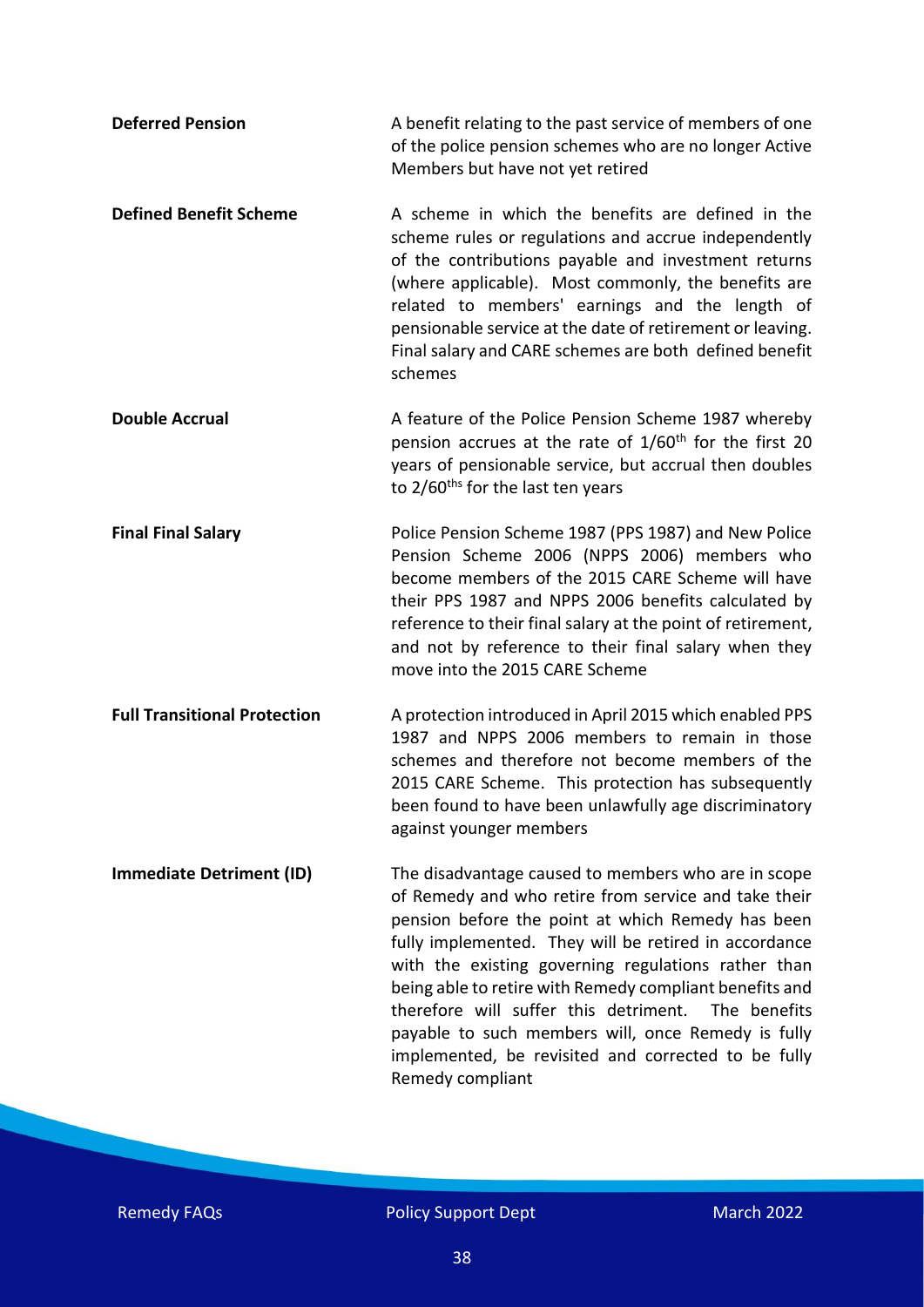| <b>ID Guidance</b>                                   | The non-binding guidance issued by the Home Office to<br>forces and their pensions administrators setting out a<br>way of providing ID members with benefits closer to<br>Remedy Compliant ones<br>prior<br>full<br>to<br>the<br>implementation of Remedy.<br>The guidance was<br>withdrawn in November 2021 |
|------------------------------------------------------|--------------------------------------------------------------------------------------------------------------------------------------------------------------------------------------------------------------------------------------------------------------------------------------------------------------|
| <b>ID Member</b>                                     | A member in scope of Remedy who is subject to<br><b>Immediate Detriment</b>                                                                                                                                                                                                                                  |
| <b>McCloud and Sargeant</b>                          | The Judges' and Firefighters' cases on the Transitional<br>Protections, which were the first to be heard and<br>established via a Court of Appeal judgment that the<br>Transitional Protections were unlawful discrimination<br>on the grounds of age                                                        |
| <b>New Police Pension Scheme</b><br>2006 (NPPS 2006) | The pension scheme established by the Police<br>Pensions Regulations 2006                                                                                                                                                                                                                                    |
| <b>Non-Club Transfer</b>                             | A transfer to or from a police scheme which is not a Club<br>Transfer                                                                                                                                                                                                                                        |
| <b>Normal Pension Age (NPA)</b>                      | The age at which a pension, other than a Deferred<br>Pension or ill-health pension, is usually paid. PPS 1987<br>has various pension ages. The Normal Pension Age in<br>NPPS 2006 is 55. The Normal Pension Age in the 2015<br>CARE Scheme is 60                                                             |
| <b>Pensionable Service</b>                           | The service which counts in the calculation of a pension,<br>and during which pension contributions are made or are<br>deemed to have been made.                                                                                                                                                             |
| <b>Police Pension Scheme</b><br>1987 (PPS 1987)      | The pension scheme established by the Police<br>Pensions Regulations 1987                                                                                                                                                                                                                                    |
| Remedy                                               | The means by which the Government has chosen to<br>remove the unlawful discrimination caused by the<br>Transitional Protections and to ensure that no further<br>unlawful discrimination is caused                                                                                                           |